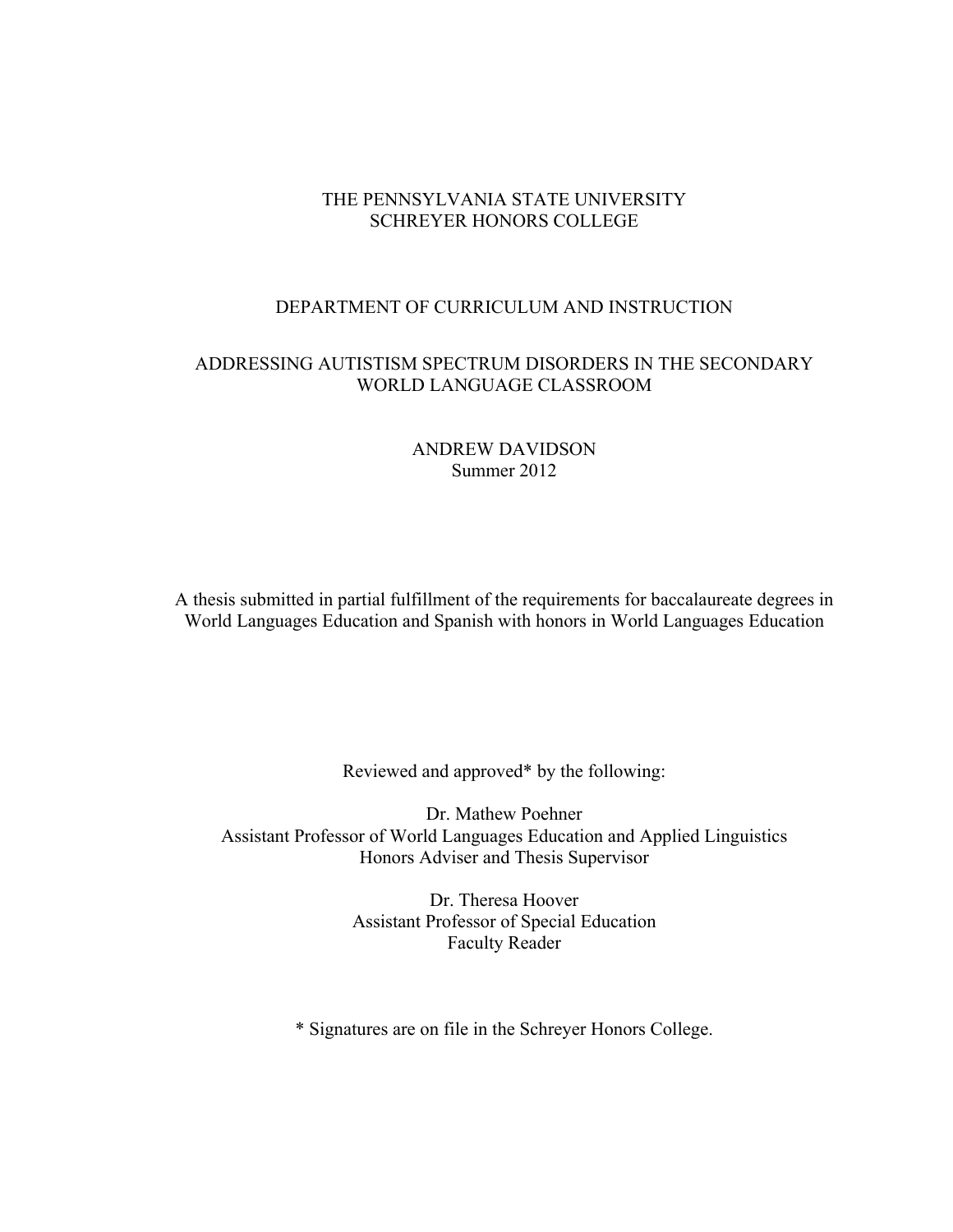#### ABSTRACT

Students with Autistic Spectrum Disorders (ASD) make up a rising percentage of the students in secondary general education classrooms (Zager, Wehmeyer &Simpson, 2012). Despite this growing precedent, there remains little research and discussion on effective methods for addressing the need of these students in the secondary classroom environment. This paper, examines some of the research relating to students with learning difficulties in an effort to apply the data to the reality of students with ASD in the secondary world language classroom. Also discussed are common world language teaching methodologies, in order to assess their potential effectiveness when addressing students with ASD in the secondary world language classroom.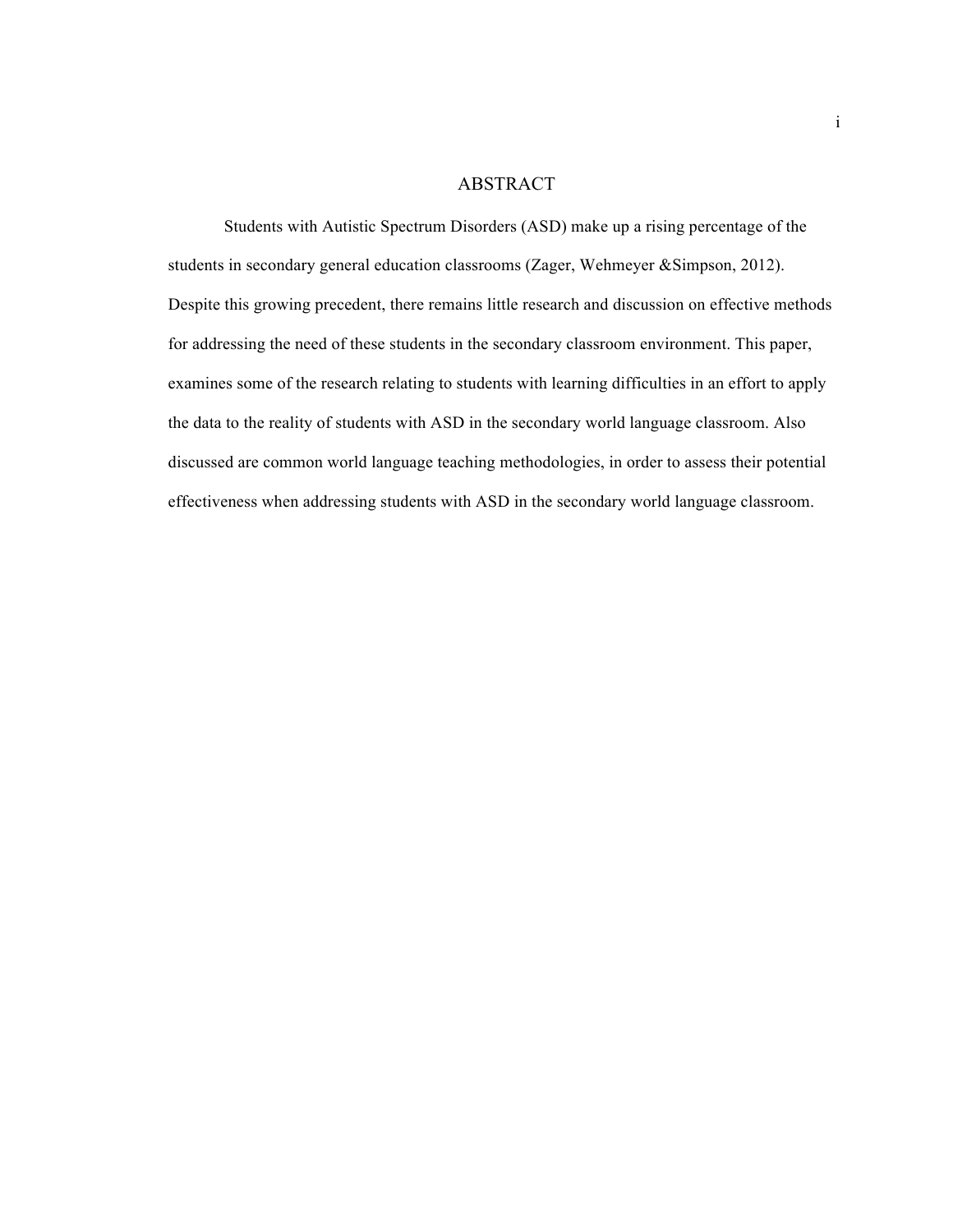# **TABLE OF CONTENTS**

| Chapter 4: Adapting Instruction for Students With ASD – Methods in World Languages |
|------------------------------------------------------------------------------------|
|                                                                                    |
|                                                                                    |
|                                                                                    |
|                                                                                    |
|                                                                                    |
|                                                                                    |
|                                                                                    |
| Chapter 5: Adapting Instruction for Students With ASD - Lessons From Special       |
|                                                                                    |
|                                                                                    |
|                                                                                    |
|                                                                                    |
|                                                                                    |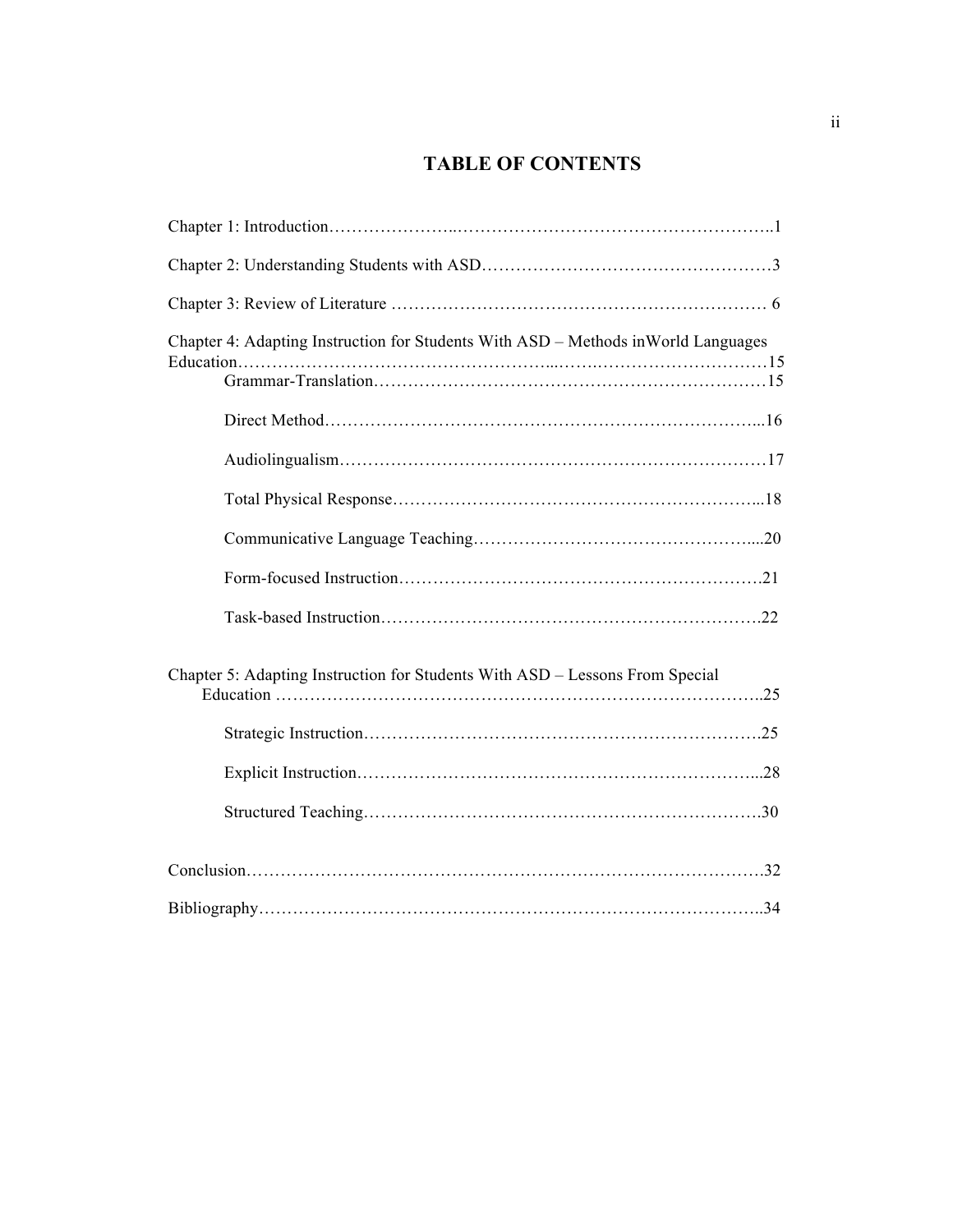#### **Chapter 1: Introduction**

In a world where the diagnosis of Autistic Spectrum Disorders (ASD) is on the rise, there is an increasing amount of pressure for general education classroom teachers to employ diverse and inclusive strategies in their teaching methods. Due to the nature of ASD it can be difficult to identify and implement one specific strategy that can be used to reach these individual students. As a world language instructor it can be challenging to address the needs of these students in an effective way. However, by looking at strategies and methods used in other classrooms and with students with other disabilities we can determine strategies that could be effective for students with ASD

World language education is on the rise in the United States. As the world progresses to a more globalized economy it is becoming more common for students to be taught a second language and taught earlier (Lightbrown & Spada, 2003). However research has also been done into the question of the cognitive consequences of learning a second language. In past decades it has been assumed that studying a second language can have negative consequences on a person's cognitive ability. However, more recent research has determined that learning a second language has considerable cognitive benefit. Specifically, Raluca Barac and Ellen Bialystok (2011) state that bilingualism has positive effect on the executive function of our cognitive processes, the area that deals with attention, selection, inhibition, shifting and flexibility as it relates to higher thought. When considering students with ASD in the secondary world language classroom this is particularly interesting because it suggests that these students may benefit from learning a second language.

Besides cognitive benefits there are a number of other positive consequences that learning a second language holds, specifically for students with ASD. In many world language classrooms, students participate in a variety of activities that model communicative events. In this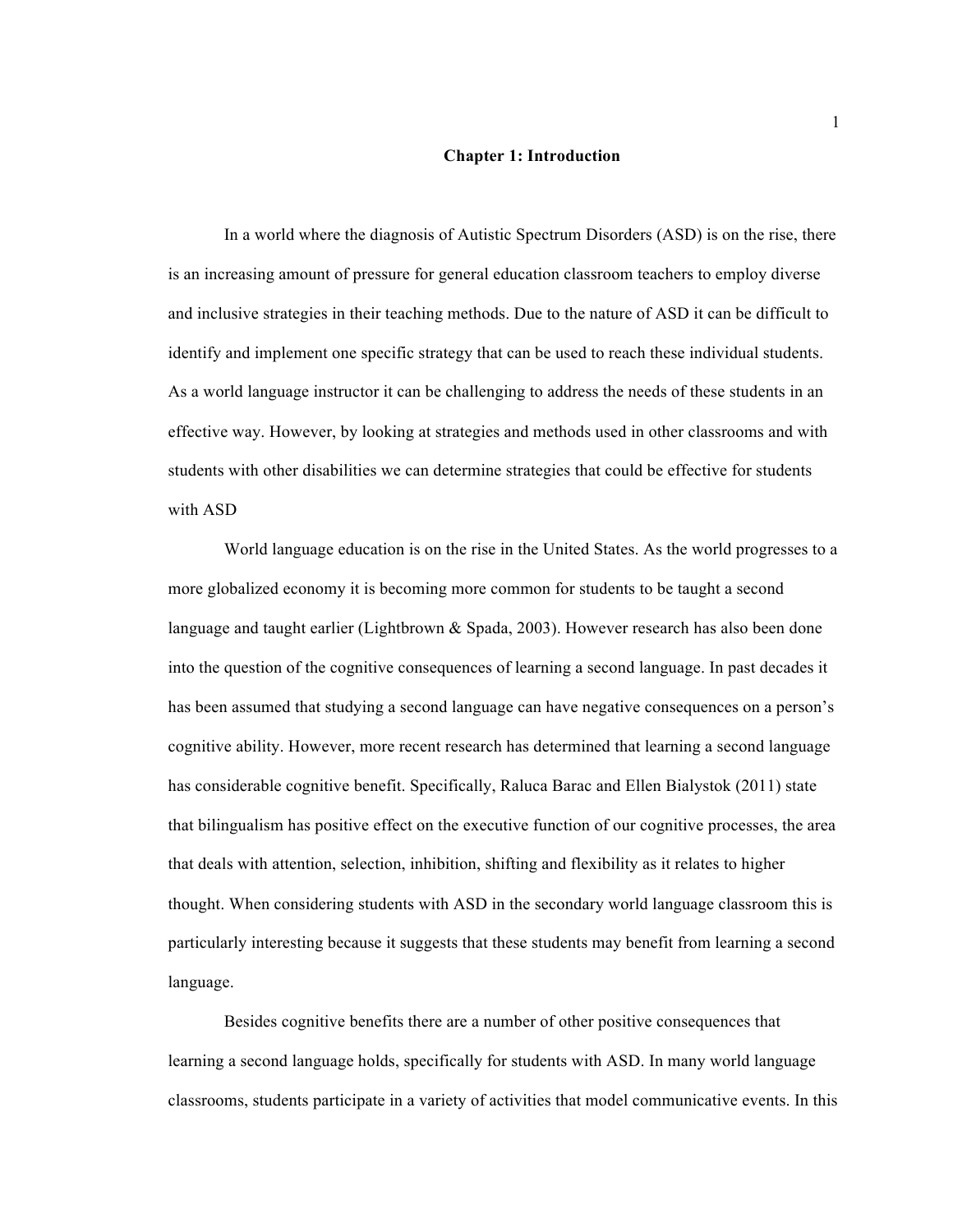way students with ASD have the opportunity to practice and internalize communicative strategies and actions that better their communicative abilities in their native language. Another aspect to consider in the secondary world language classroom is the role of culture. Exposing students with ASD to different cultural events and activities could also be beneficial to their development.

The first step to addressing the presence of students with ASD in the secondary world language classroom is to gain a better understanding of the students themselves. We need to understand the challenges that students will be facing as well as any strengths that are present, so as to better address them in the classroom. Specifically, we need to think critically about the how these challenges and strengths will manifest in the classroom.

As an educator, it is important to be aware of current research regarding teaching strategies and methods. By staying updated and familiar with such research we increase our own effectiveness within the classroom. However, this can be a difficult task considering the sheer volume of literature available. In this paper I will attempt to compile and synthesize past and current research relating to students with ASD in the classroom. I will also attempt to bridge the "gap" that is sometimes present between educational researchers and classroom teachers. The resulting document will be a valuable aid to classroom educators as they approach the reality of students with ASD in their classrooms.

In the following pages I will give a general overview of the primary characteristics of students with ASD. I will discuss common impairments and strengths that these students manifest in the classroom setting. After this brief overview, I will discuss some of the past literature dealing with ASD, learning disabilities and the secondary world language classroom. Finally, I will discuss common world language methodologies and special education approaches. Specifically, I will outline the fundamental characteristics of these approaches and how they can be adapted and implemented to effectively teach students with ASD.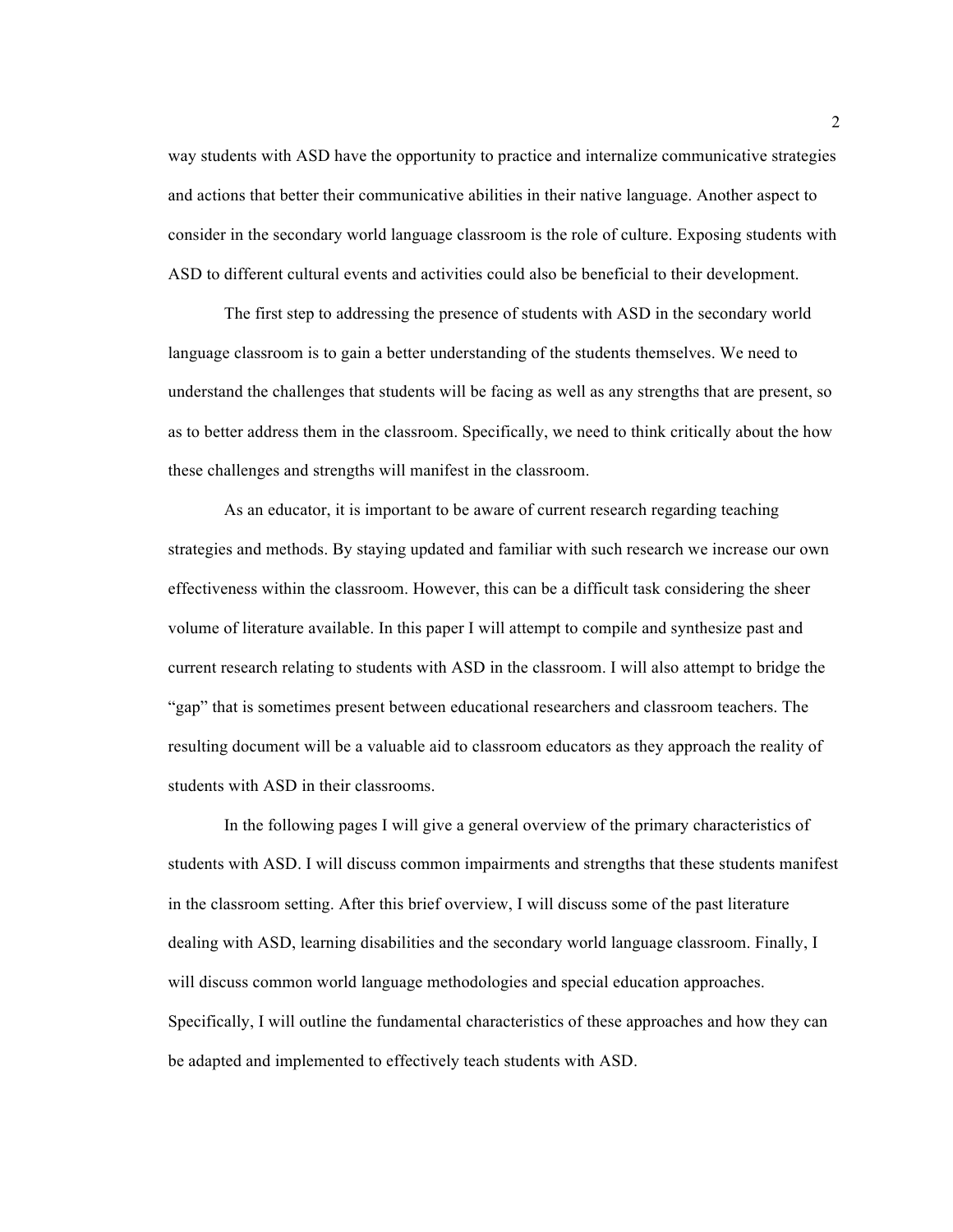#### **Chapter 2: Understanding Students with ASD**

Students with ASD exhibit a number of identifying characteristics. Social impairments are, perhaps, the fundamental characteristics of ASD. Students with ASD often have very limited knowledge of social interactions and exchanges. These students may also lack an understanding of many social cues and emotional expressions. This becomes more evident as the students progress through the education system and are confronted with social scenarios. Students with ASD rarely engage in standard play activities with other children, preferring self-isolation and solitude. These students will also display a poor interaction skills including failing to recognize/interpret facial expression and a reluctance to initiate and participate in personal interactions. This last example relates closely to another characteristic prevalent in ASD, poor communication skills (Ben-Arieh & Miller, 2010).

Communicative difficulties are a very common symptom of ASD. Those students with ASD often have difficulty understanding how things like turn taking occur within communicative events (Prior, 2003). In young students, language acquisition is oftentimes affected, impairing the student's ability to internalize and retain new words. These difficulties with communication can also manifest in a variety of other ways. For example, students with ASD may lack an understanding of non-verbal communication, causing them to misuse tools like eye-contact and facial expression (Ben-Arieh & Miller, 2010). In most students with ASD interpret words and phrases literally which can cause problems with figurative language and sarcasm.

Many students with ASD also exhibit sensory processing issues. These issues occur in varying degrees in one or more of the sensory modalities: auditory, visual, tactile, olfactory and vestibular (Ben-Arieh & Miller, 2010). Students with ASD can experience either hypersensitivity or hyposensitivity in any of these modalities, manifesting a variety of symptoms. These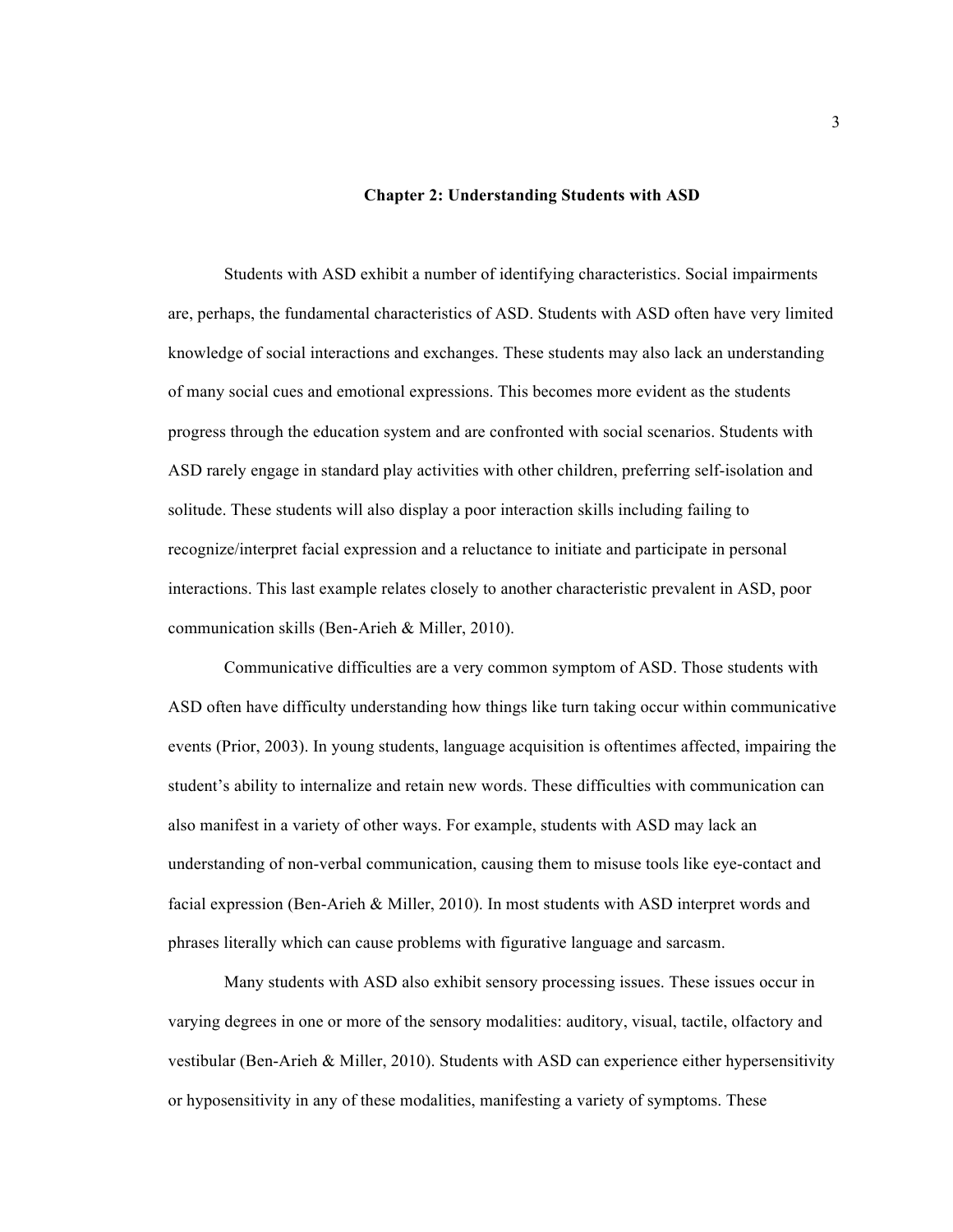symptoms can include a lack of response to various auditory and visual stimuli, such as the buzz and brightness of florescent bulbs, sensitivity to odors and touch, lack of coordination and insensitivity to pain. These sensory problems are closely tied to ritualistic behaviors that are also characteristic of ASD.

The final identifying characteristic of students with ASD is their behavior, specifically, the repetitive behaviors that result from a need for structure and continuity in their environments (Ben-Arieh & Miller, 2010). Students with ASD often have rituals that they perform as a part of certain tasks. This need for repetition can also cause certain amounts of distress when aspects of an environment or schedule are changed without warning for the student with ASD (Prior, 2003). These behaviors, as well as the difficulties mentioned above—communicative, social and sensory—can manifest in a thousand different ways, each unique to the individual. However, in the secondary education environment these manifestations will be somewhat limited.

Generally, we can expect to see students with high-functioning ASD in the secondary general education classroom. These students manifest most of the characteristics of Autism but in a less severe way than other students with ASD. The impairments that these students will face will fall into three general categories (Wire, 2005). The first general impairment deals with the students' communicative skills (Wire, 2005). The way that this specific impairment manifests itself can take many forms. For instance, students may have difficulty regulating the volume of their voice in certain situations while other students may have difficulty speaking at all. Many will have problems making eye contact with other individuals, which could cause difficulties when students are asked to model communicative events. The second category of impairments deals with the students' social skills (Wire, 2005). Many students diagnosed with ASD have difficulty participating in common social interactions and have a general dislike of speaking and working with groups of people, causing them to isolate themselves from other students. Again, when faced with a class period that is structured around communicative and social interactions,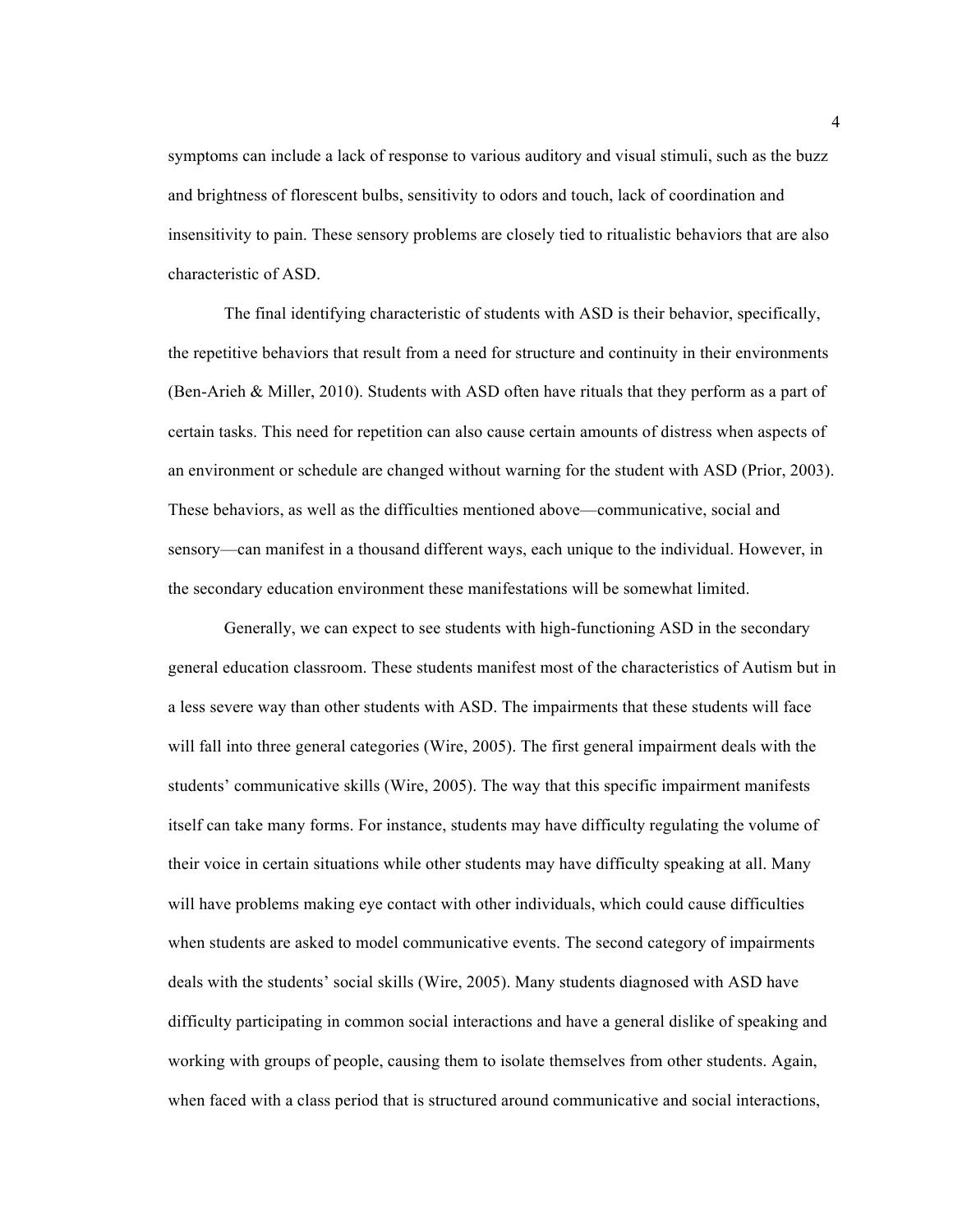students with ASD could experience significant distress. Finally, the last group of impairments deals with a resistance to change (Wire, 2005). Students with ASD often exhibit a lack of flexibility in a variety of ways. Often simple changes like a substitute teacher, new seating arrangement or altered routine cause a significant amount of stress for these individuals. Understanding these impairments and preparing for their manifestation in the secondary world language classroom is a sizeable undertaking, but understanding the challenges is the first step to developing the methods that can help these students thrive.

The second step is to understand that students with ASD have an array of strengths that can be used within the secondary world language classroom. In many cases some of the characteristic impairments listed above can have a positive impact on the classroom. For example, the lack of flexibility and resistance to change can be used to build up their knowledge base. In learning any language there is significant research to support the benefit of repetitive, meaningful practice (Lightbrown & Spada, 2006). A love of repetition, order and lists can be a powerful tool to a secondary world language educator. Such practices enhance long-term retention of the material by helping students to synthesize and internalize the vocabulary and concepts of a language. Along the same lines, students with ASD often focus on a specific subject of special interest. This can be challenging in the sense that it becomes difficult to draw the student away from this topic to the topic at hand. Unless, of course, an effort is made to include the topic of interest into the secondary world language lesson, either by incorporating the vocabulary or the topic of interest as a general theme. Overall, students with ASD come with challenges, but they also have strengths and interests that can be valuable tools to a world language educator (Wire, 2005).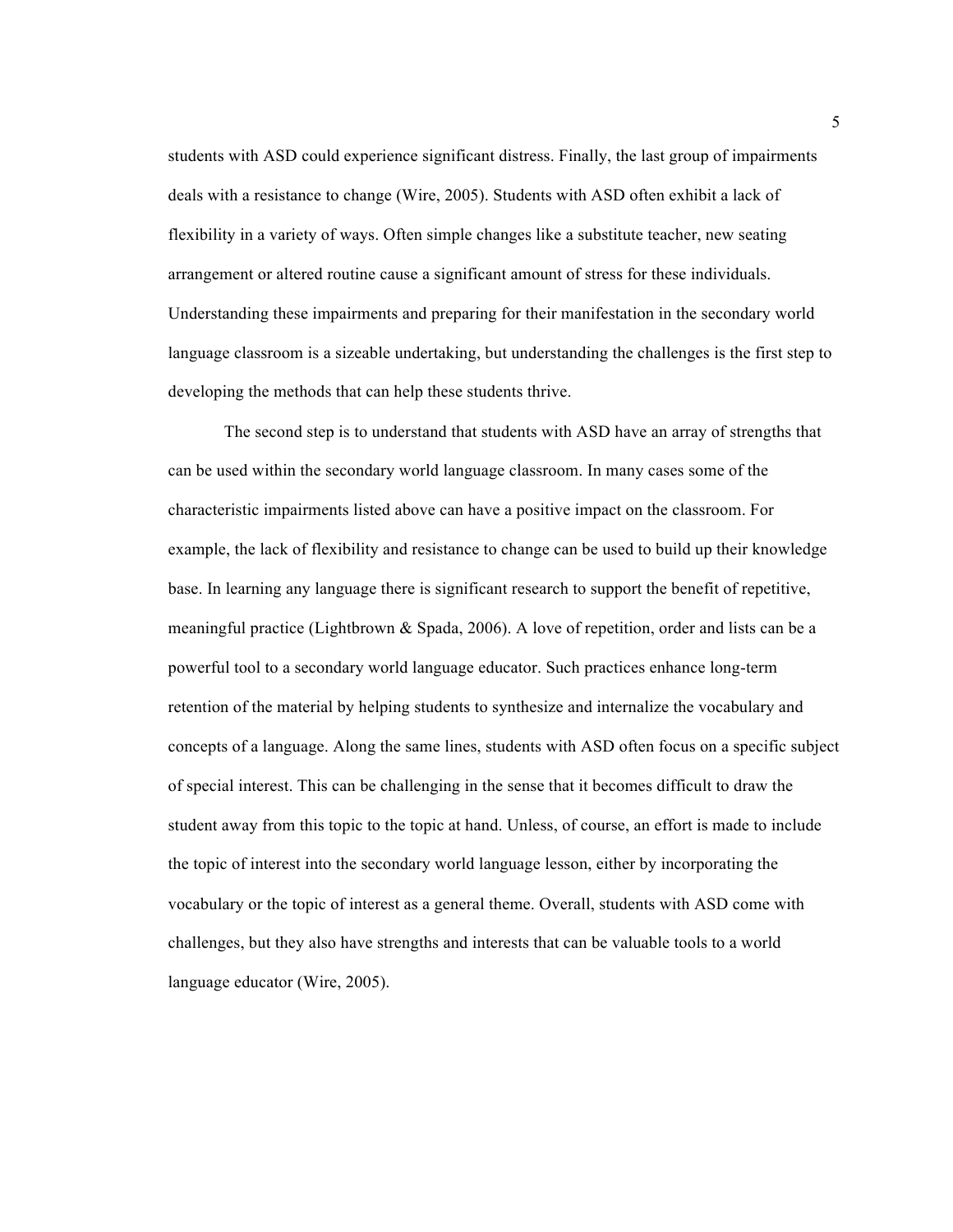# **Chapter 3: Review of Literature – The State of World Languages Education and Learners With Special Needs**

The primary issue that arises when attempting to answer the question of ASD in the secondary world language classroom is a general lack of research and study. As more students with autism are put into mainstream educational programs the emphasis shifts from functional skills to more academic concerns (Breakey, 2006). However, the theoretical work has not yet caught up with increase of students with autism in mainstream academia. While the research is limited there are still sources that can be of immense value to the world language educators. Considerable research has been done into other difficulties in the secondary world language classroom, specifically dealing with learning disabilities (e.g. Ganschow, Sparks &Javorsky, 1998; Arries, 1999) By analyzing and synthesizing the problems and solutions discussed in these studies we can better approach the challenge of ASD in the secondary world language classroom.

#### Learning Disabilities and L2 Instruction

Richard Sparks and Leonore Ganschow are two researchers that have done considerable inquiry into learning disabilities and the role they play in the secondary world language classroom. In 1989 Sparks, Ganschow and Pohlman introduced the Linguistic Coding Differences Hypothesis (LCDH). The LCDH is notable for a variety of reasons. The LCDH was one of the first attempts at identifying and classifying learning disabilities in the secondary world language classroom. Derived primarily from native language research of the time, the LCDH addresses second language (L2) learning difficulties as a continuum, with learners ranging from very good to very severe and disabilities that range form mild to severe. Secondly, the LCDH was notable because of its characterization of L2 learning disabilities. The hypothesis uses students' native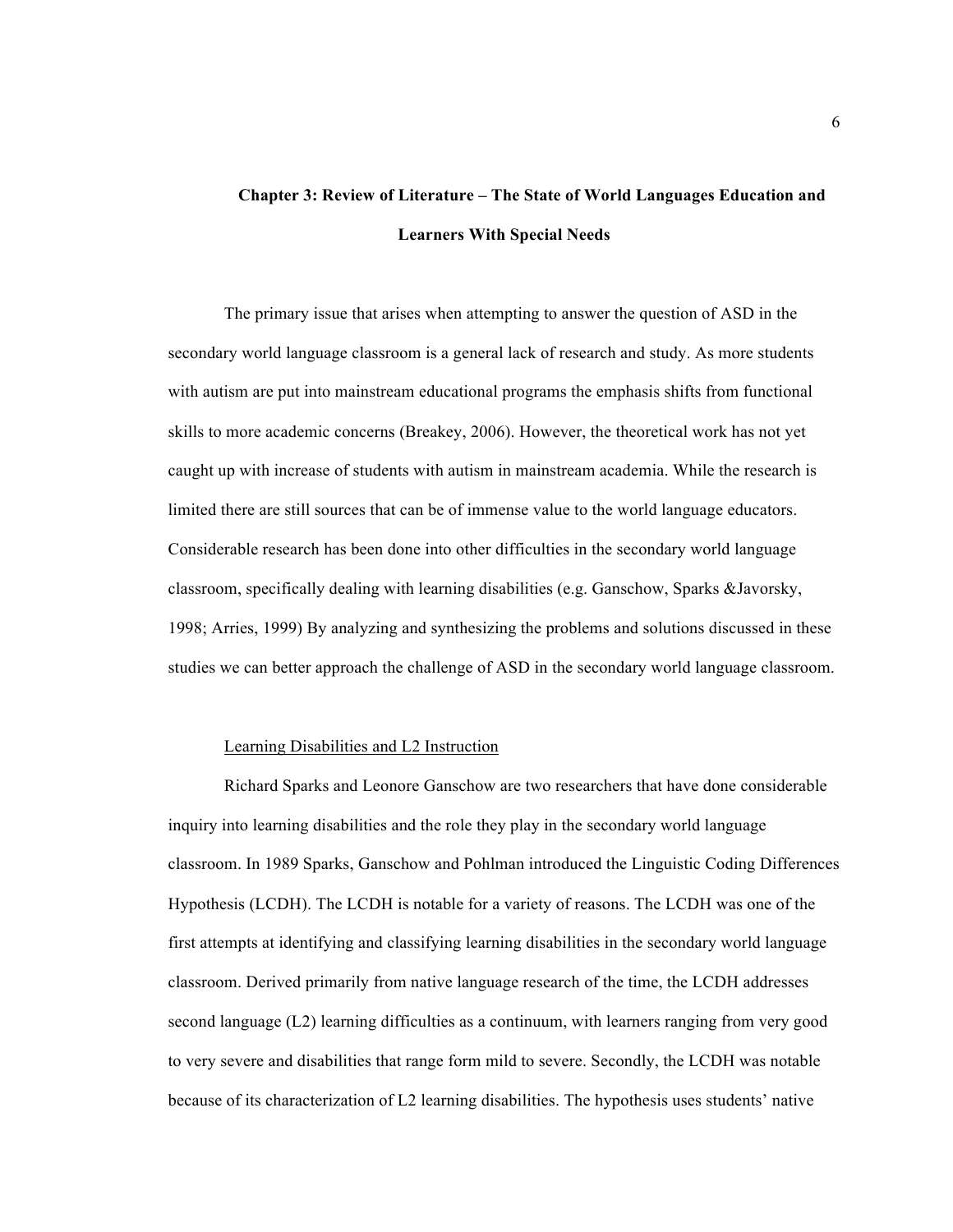language skills as an indicator of their L2 ability, that is, students who had significant difficulties in learning their native language (i.e students with dyslexia) would again experience these difficulties in the secondary world language classroom. Furthermore, Sparks and Ganschow (1989) found that students with such disabilities would primarily experience phonological and orthographic difficulties when learning a language. Sparks and Ganschow concluded that a student's native language strengths and weaknesses, whether phonological/orthographic, syntactic (grammar) or semantic (meaning), would form the foundation of their L2 abilities.

With this foundation, researchers then turned to addressing these disabilities in the secondary world language classroom. In a 1991 study Sparks and Ganschow, along with Silvia Kenneweg and Karen Miller, observed the effectiveness of a specific approach to dealing with these language processing problems in the secondary world language classroom, called the Orton-Gillingham Approach. The approach requires learners (and educators) to break down the core structure and sounds in the language system into its phonological roots. When put into practice this approach creates a very specific classroom structure: the lesson will be taught entirely in the L2 is highly structured and contains frequent review.

The researchers go on to outline specific activities that can be employed in such a classroom (Sparks et al., 1991). The activities were designed to fill a full lesson in such a way as to address a variety of L2 concepts, with a primary focus on phonological roots for students with dyslexia. In practice, such a lesson would begin with blackboard drills focusing on phonology and grammar before progressing to oral sound drills that would review the sounds learned at the blackboard. After these introductory activities the students would then progress to grammatical concept and vocabulary instruction before moving into communicative activities where students would practice communicative events in the L2 (Sparks et al., 1991). Clearly, this classroom archetype presents a rigid and repetitive structure. While this approach was designed and implemented in an effort to address learning difficulties such as dyslexia in the foreign language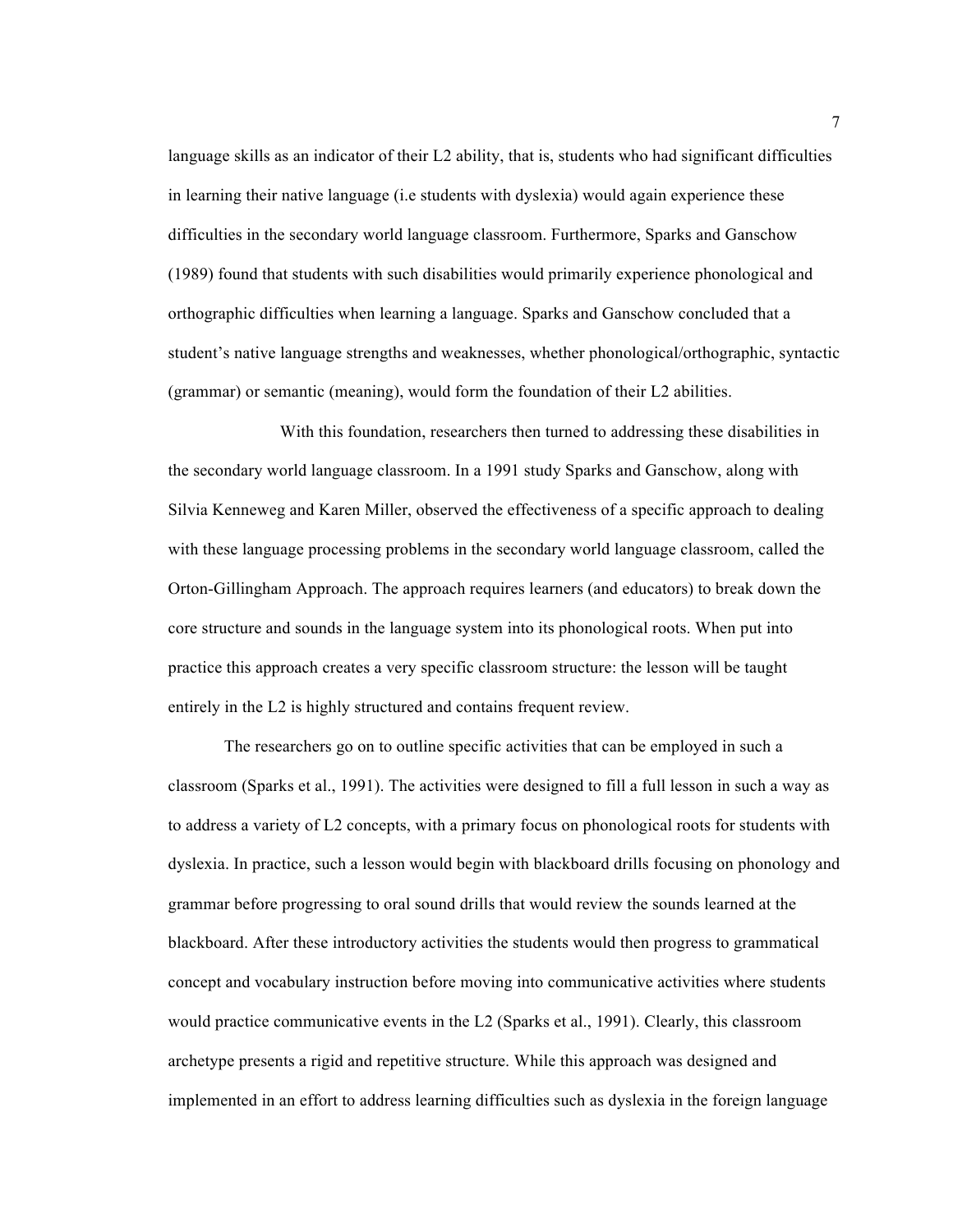classroom, this approach also has the potential to be beneficial to other special needs students, such as those with ASD.

Students with ASD that enter secondary education classrooms will most likely be classified as high functioning (Prior, 2003). However, they will still have a variety of impairments that will have to be addressed within the classroom setting. Such impairments can easily include native language difficulties. Knowing this and with an understanding of the LCDH, theorized by Sparks, Ganschow and Pohlman, we can reasonably expect to see similar language difficulties as the students begin to study a L2. By understanding the idea that students who experience difficulty in their native language often experience similar difficulties in their L2, we can better determine the nature of the difficulties that these students with ASD may face. Using a student's native language abilities as a foundation, we can determine the area(s) in which a student may experience difficulty, whether phonological, orthographic, syntactic or semantic. With this knowledge we can better design and implement effective interventions in the foreign language classroom.

Sparks and Ganschow (1989) also provide significant insight into a specific area of difficulty relating to the confusion and misinterpretation of phonologic and orthographic structures. In the course of their research they focused on students with dyslexia and other, similar learning disabilities. This focus lead them to investigate strategies that could be employed in a classroom that would benefit students that had significant difficulties with the phonological/orthographic aspect of a L2. While the Orton-Gillingham Approach was originally studied for its effectiveness with students with learning disabilities, there are certain aspects that could be beneficial for students with ASD. The Orton-Gillingham Approach focuses primarily on learning and reinforcing the basic phonological constructs of the L2. Adapting the instruction of the secondary world language classroom to incorporate this approach would restructure the lesson format in a way that is both repetitive and methodic. Such a shift would directly address certain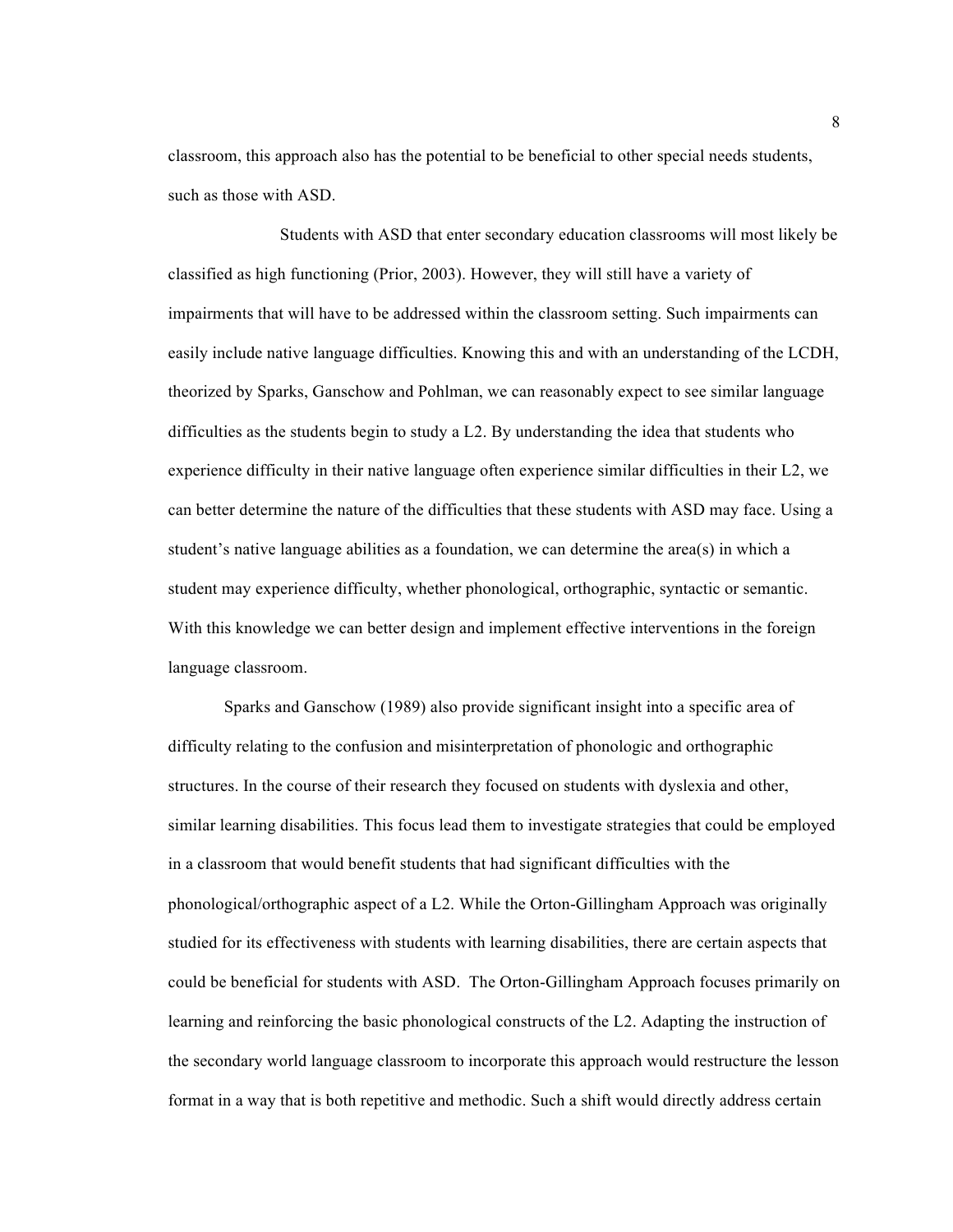needs of students with ASD. For those students with high functioning ASD that require firm and structured learning environments such an approach would be extremely beneficial, providing them with clear expectations and roles.

Another successful aspect of the Orton-Gillinghma Approach was its emphasis on multisensory structured learning. The approach relies heavily of multiple modalities throughout the learning process. Students are simultaneously engaging in auditory, visual and kinesthetic learning. The Orton-Gillingham Approach, as employed by Sparks, Ganschow Kenneweg and Miller (1991), uses multisensory instruction in a very specific way, establishing a firm classroom structure that reading and writing skills with visual, auditory and kinesthetic stimuli.

#### ASD and Language Acquisition

Over the past decade ASD has become a much more widely researched and discussed topic. One of the major areas of research and discussion has been language acquisition in students with ASD, as language impairments are one of the primary characteristics of students with ASD. When contemplating the reality of ASD in the secondary world language classroom, this research dealing with the native language acquisition of these students with ASD can be immensely valuable to world language educators. By understanding the difficulties that students with ASD experience when learning their native language we can better facilitate their acquisition of an L2.

In a recent article, group of researchers reviewed some of the current and past literature relating to language acquisition in students with ASD (Eigsti, de Marchena, Schuh & Kelley, 2011). Language impairments are fundamental when discussing students with ASD; in many cases a delay in certain language milestones is the first warning sign when identifying students with ASD (White et al., 2012). While these dramatic delays occur early in childhood there is little agreement as to how the language abilities of a student with ASD progress as they age. The overarching area of deficiency is pragmatics or the communicative function of language (Eigsti,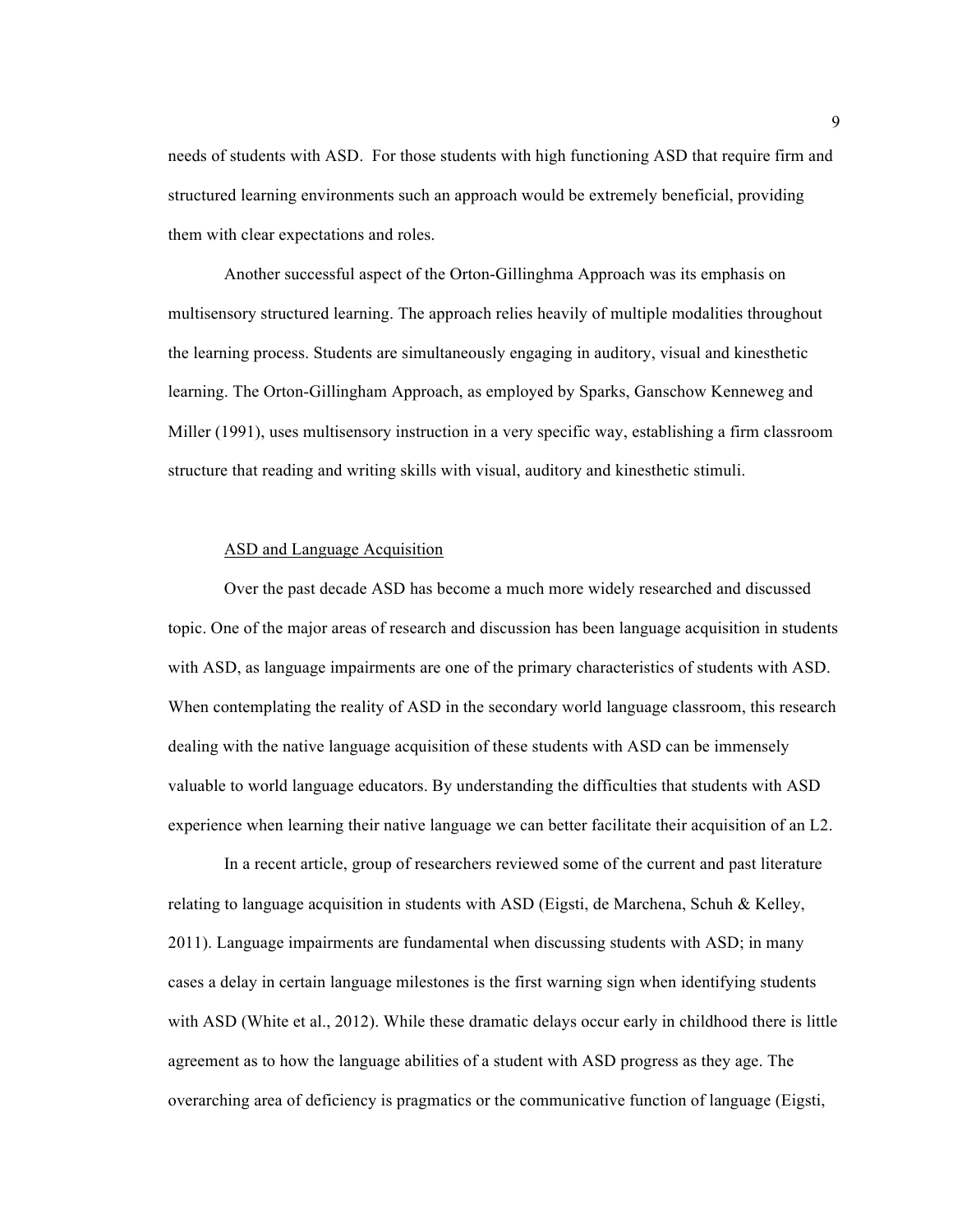2011). This is not surprising as it relates closely to a second impairment in students with ASD, their social inabilities. Students with ASD commonly have difficulties negotiating the communicative events that language involves. However, students with ASD also have difficulty mastering other area of their native language, including syntax, morphology, semantics and phonology.

When discussing native language difficulties in students with ASD there has been a considerable amount of disagreement among researchers (Eigsti, 2011). In regards to syntax, an individual's ability to combine words and phrases, past research has indicated that ASD has no impact in this area. However, more recent literature indicates that there is some slight incongruity in students with ASD (Eigsti, 2011). Specifically, students with ASD tend to use a more rigid set of syntactic structures, combining words in a less complex way than their neuro-typical peers. In terms of semantics, the meaning of words and phrases, the impact of ASD on native language acquisition is less severe. Indeed, researchers concluded that one of the few areas of difficulty that students with ASD faced was their ability to determine the meaning of abstract words that related to another persons cognitive function (e.g. think, remember). Likewise, in terms of phonology, the sounds of a language, students with ASD experienced little difficulty in their native language. The researchers only noted that issues in phonology arose in very low functioning students with ASD.

Overall, research into native language acquisition of students with ASD is broad, yet disjointed. Perhaps the main cause of this difficulty is the nature of ASD. Individual students with ASD each manifest a unique set of impairments. This remains true with their language abilities as well, it is difficult derive and define overarching characteristics in students with ASD due to the broad nature of this spectrum of disorders. However, there are still pieces of research that are beneficial to world language educators. By acknowledging the difficulties mentioned above we can better ensure the success of students with ASD in the secondary world language classroom.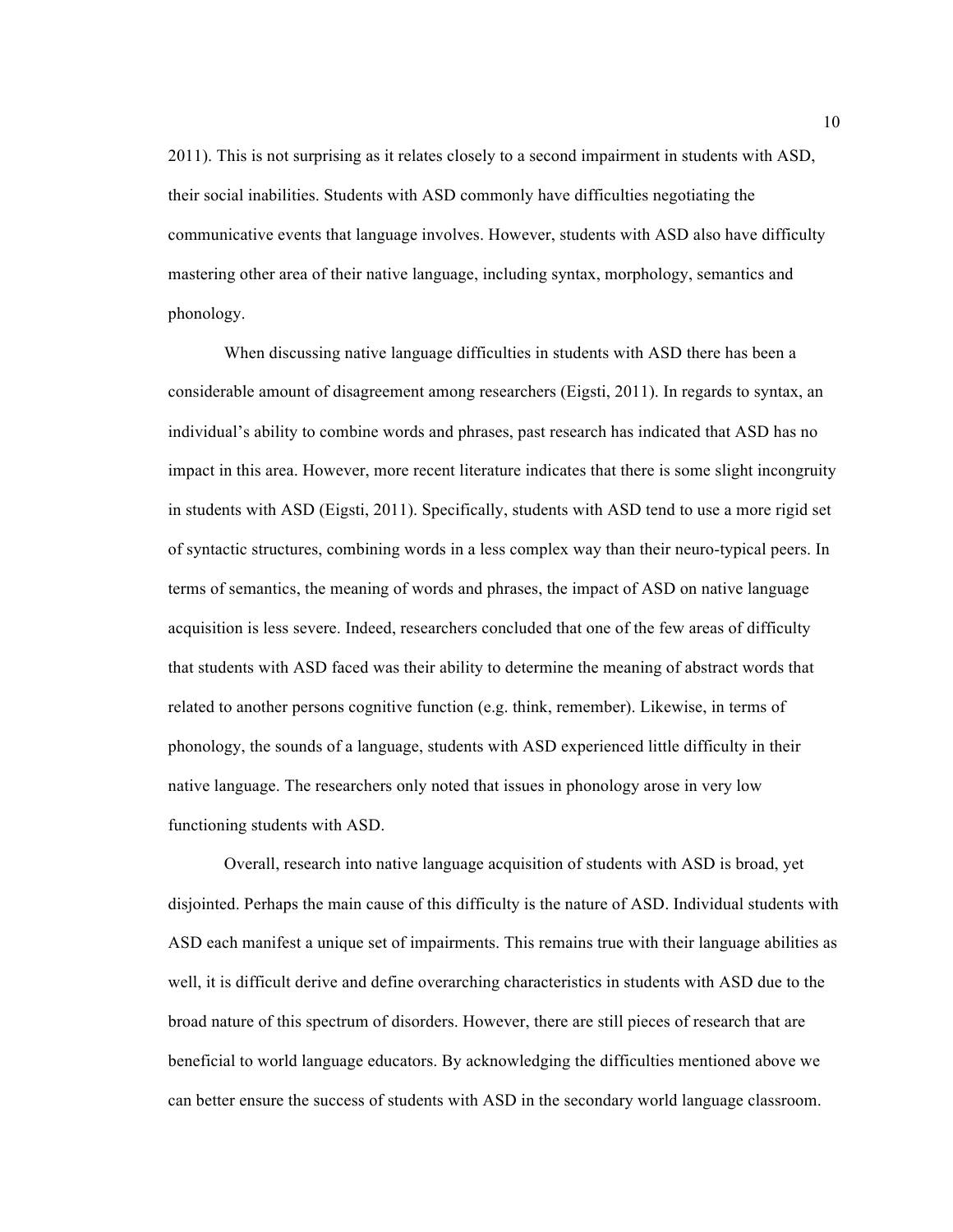#### Multisensory Instruction

In their essay Multisensory Instruction, Louisa Moats and Mary Farrell (1999) examine the research and methodologies relating to multisensory education and learning disabilities. The authors begin by outlining and clarifying definitions and conceptions of multisensory education. In the past the term multisensory has been loosely defined, often referring to the use of multimedia implements (i.e. video/audiocassettes) or the use of "hands on" activities that engage the tactile modality. Moats and Farrell (1999) define multisensory instruction, as it relates to the education of students with special needs, as instruction in language concepts and association that usually incorporate "hand-kinesthetic" components that relate to language structure. Such teaching strategies can include teaching letters of the alphabet using three-dimensional forms or structuring a paragraph using model implements. While methods such as these have long been used in educating students with learning difficulties and disabilities the authors go on to explore the theoretical basis of this approach.

There is considerable research that supports the idea of multisensory instruction. In terms of retention, Moats and Farrell review several neurological studies, including Richard Wagner's review of theories relating to memory (1996) and the work of Seyed Mousavi, Renae Low and John Sweller on reducing cognitive loads (1995). These studies support the idea of engaging multiple senses in the learning process. Overall, the studies examined concluded that, while certain processing mechanisms (i.e. phonological or visiospatial) remain separate within the brain, students that have difficulty retaining phonological units greatly benefit from a variety of activities—reading, writing, listening, speaking, and kinesthetic. This variety of activities, while processed in separate centers of the brain, increases chances of retention as attention is drawn to multiple distinguishing features of phonological units. By engaging a students mind with multiple stimuli (i.e. visual, auditory, kinesthetic etc.) the separate processing mechanisms each identify a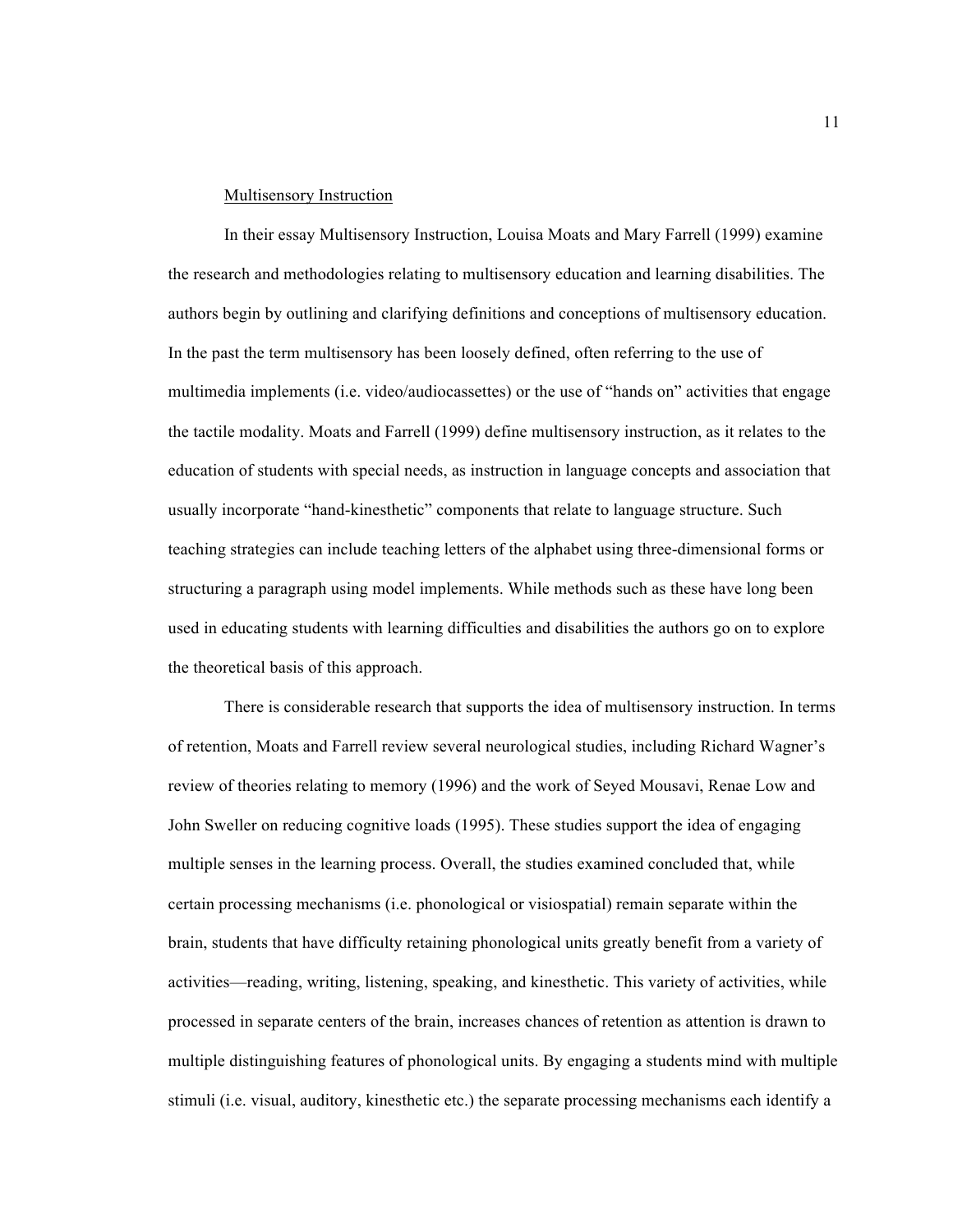piece or feature of the phonological unit and then work together to provide a complete representation. There is considerable theoretical support for the implementation of multisensory approaches that link standard language skills—reading, writing listening and speaking—with visual, auditory, kinesthetic and tactile modalities and it use in the general education classroom.

Before the 1990's multisensory, structured language education (MSLE) occurred primarily with self-contained learning environments. However, in the past few decades there has been a paradigm shift (Maskel, 1999). Students with special needs are more often mainstreamed with the general population and because of this there is a greater push general education classroom teachers to know and implement MSLE approaches within their classrooms.

MSLE approaches and implementations can take many forms in the general education classroom. There has been a notable amount of study into MSLE programs that focus on transitioning students from the self contained learning environments mentioned above into general education classrooms (Wood, 1992). In such approaches constant communication and collaboration between the general classroom teacher and the special education instructors are essential for success. However, more commonly general education classroom teachers are expected to be familiar with and implement MSLE approaches and methodologies independently. In these cases, where the general education classroom teachers are expected to address the distinct learning abilities present within their classroom there are several key steps that should be taken (Maskel, 1999). As in any classroom, the first step is planning. When accommodating any students in their least restrictive environment (LRE) planning and evaluation are critical. It is important to plan for and implement appropriate accommodations within the learning environment, making alterations to the lesson in order to incorporate time considerations and additional resources. The second step shifts the emphasis on preparation from the educator to the student, requiring them to understand their personal strengths and weaknesses. This step generally includes some type of formal assessment that serves to identify the specific learning styles of the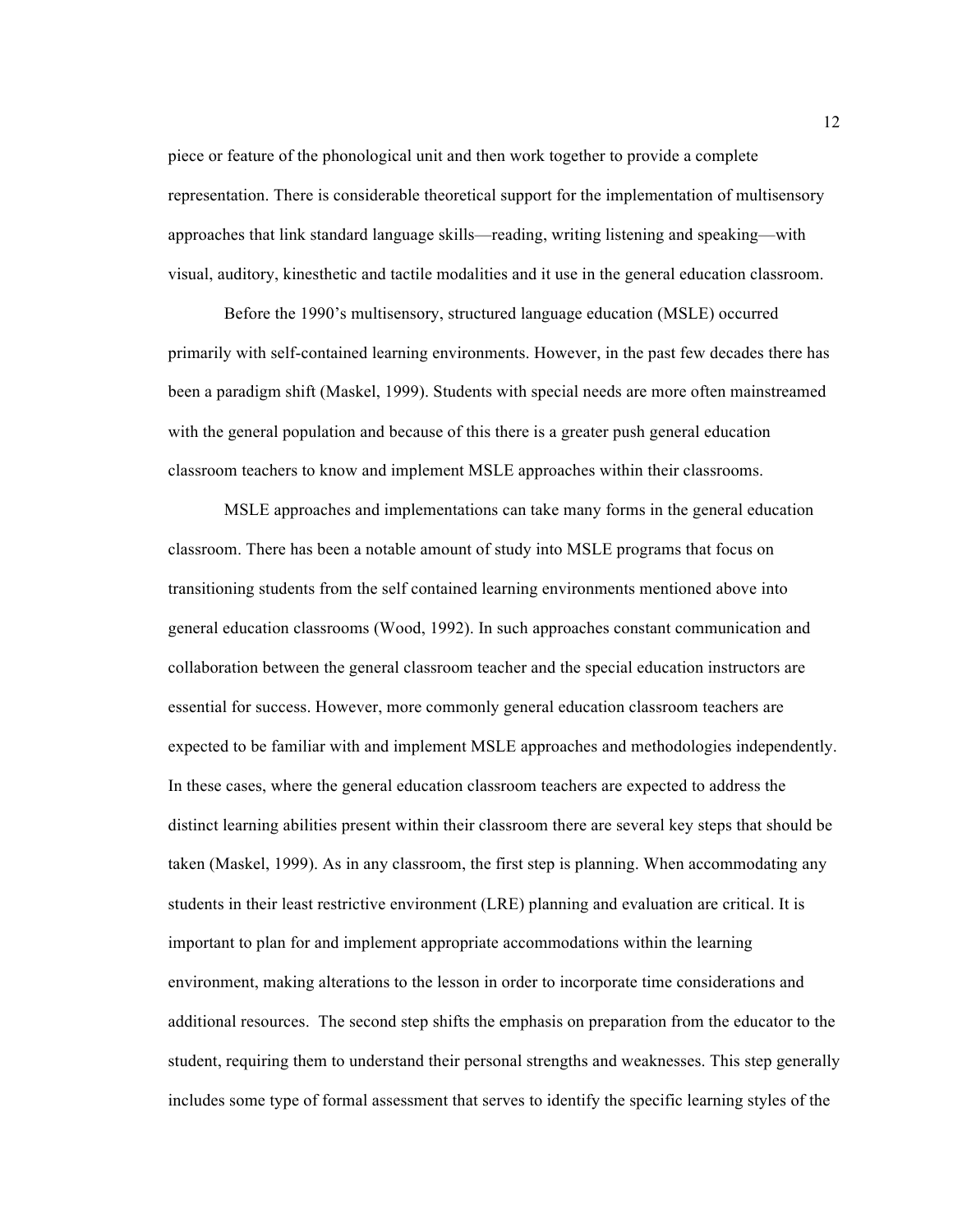individuals. Raising a student's self-awareness, in terms of their learning, helps to increase the receptiveness within the classroom (Maskel, 1999). The final step focuses on instilling a sense of autonomy and self-advocacy in which the students themselves become independent learners, completing transference of responsibility from the teacher to the student. In establishing selfadvocacy an educator is not removing himself or herself from a student's learning but engaging the student in his/her learning. In this way, the educator is ensuring a student's success beyond the classroom. These steps provide general outlines to address various learning disabilities within the secondary education classroom (Maskel, 1999). Other practical adaptations include: Extending/reducing assignment length or duration, pairing students with learning disabilities with a peer or cooperative learning group, developing study tools/guides and developing a contract for both classwork and homework (Maskel, 1999). The above list is not exhaustive but merely meant to provide concrete examples of reasonable accommodations.

The aforementioned adaptations are all specifically designed so as to maintain integrity of the assignment or scenario. Too often educators are ill prepared to modify their curriculum for students with special needs (Maskel, 1999). When dealing with students with learning disabilities the emphasis is placed on making adaptations that do not alter the substance of the work being done (White, Smith, Smith & Stodden, 2012). The same holds true when applying adaptations to classrooms that contain students with ASD Much of the above research, guidelines and strategies relating to MSLE can be beneficial to students with autism.

One of the key characteristics of students with high functioning ASD is that they are quite intelligent but have difficulty demonstrating their ability in the normal classroom setting (White et al., 2012). One of the reasons for this discrepancy lies in how these students learn. Many students with ASD learn in a distinct way, using a specific modality. Oftentimes students with ASD are strong visual learners (2012). Knowing this can be a powerful tool for the world language educator because we can apply certain aspects of MSLE in the classroom. The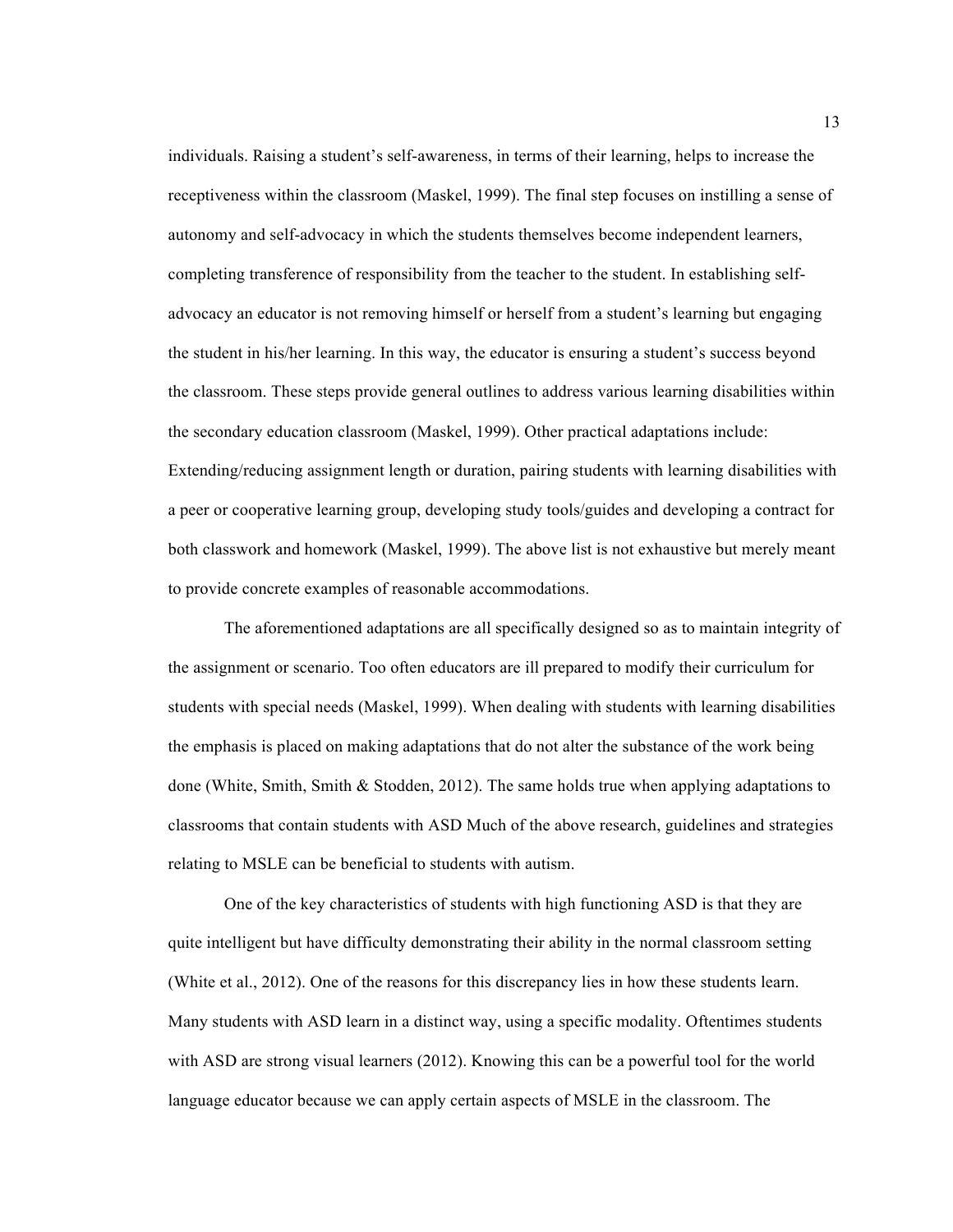fundamental characteristic of MSLE is its use of multiple modalities in teaching reading, writing, listening and speaking skills. While it was originally intended for teaching basic language skills in a student's native language, it can also be used to address issues and difficulties in the secondary world language classroom. Pairing phonemes and graphemes, in the L2, with tactile, visual or kinesthetic stimuli could increase retention in students with ASD as it has in students with dyslexia.

Indeed, some research has already been done into this area (Chong 2008). In a functional language skill study conducted in China, a 6 year old boy with autism, Ming, was experiencing significant difficulty communication in his native language (Mandarin). In an effort to improve communicative abilities a researcher, Renee Chong, introduced the Picture Exchange Communication System (PECS) as an alternative method of communication. However, the pictures that the Ming used to build his communication skills were all associated with his L2, English. Using the PECS and pairing words and phrases with visual representations Chong was able significantly increase Ming's communicative skills to the point where he was able to communicate effectively, in his L2, without the pictorial references. This study demonstrates how incorporating non-traditional modalities into language instruction can benefit students with ASD.

Ming's success and the other accommodations and approaches mentioned above suggest that the there is a place for students with ASD in the secondary world language classroom. However, the research and practical studies are still scarce when addressing the problem of ASD in the secondary world language classroom. What little literature there is seems concentrated in the area of addressing learning disabilities with the secondary world language classroom. There are lessons that can be applied to ASD in the secondary world language classroom, taken from these inquiries, as mentioned above.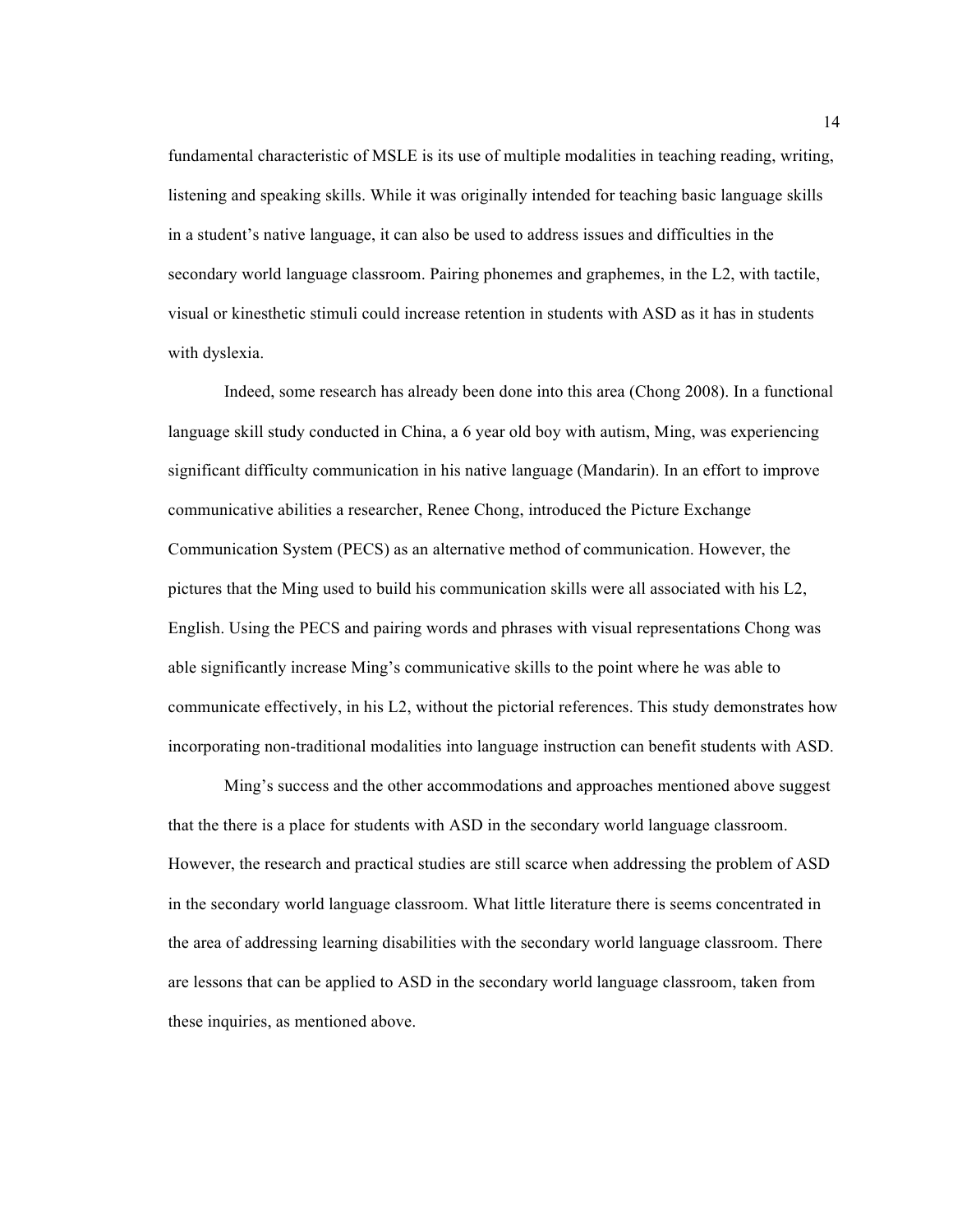# **Chapter 4: Adapting Instruction for Students With ASD – Methods in World Languages Education**

Having established a foundation of knowledge and practices relating to students with special needs within the secondary world language classroom we must now turn our attention to the task of specifically addressing ASD. There are several notable methodologies employed by secondary world language classroom teachers and in this section I will review those outlined by Claudine Kirsch in her book *Teaching Foreign Languages in the Primary School.* (2008) While the text is concerned with L2 instruction for elementary-aged students, the methodologies and strategies discussed are still applicable in the secondary world language classroom. It is also important to note that these methodologies are most effective when used together (2008). No one methodology is completely effective in the secondary world language classroom.

#### Grammar-Translation

The first method that Kirsch discusses is known as Grammar-Translation. This method was primarily used in the late nineteenth and early twentieth century. At this point in time L2 instruction was focused on classical languages (i.e. Latin and Greek) and limited due to the lack of travel option and media available today (Kirsch, 2008). These limitations resulted in an emphasis on acquiring vocabulary and grammatical concepts through translating L2 material in written form. Grammatical accuracy was expected but the not the ultimate goal of this approach. Rather the students were intended to use their interpretation and translation to develop cultural understanding and to discover values such as truth and beauty. In the modern era, students are presented with texts that exemplify or illustrate grammatical structures or literary concepts. The emphasis remains on using translations for learning, however. This approach has several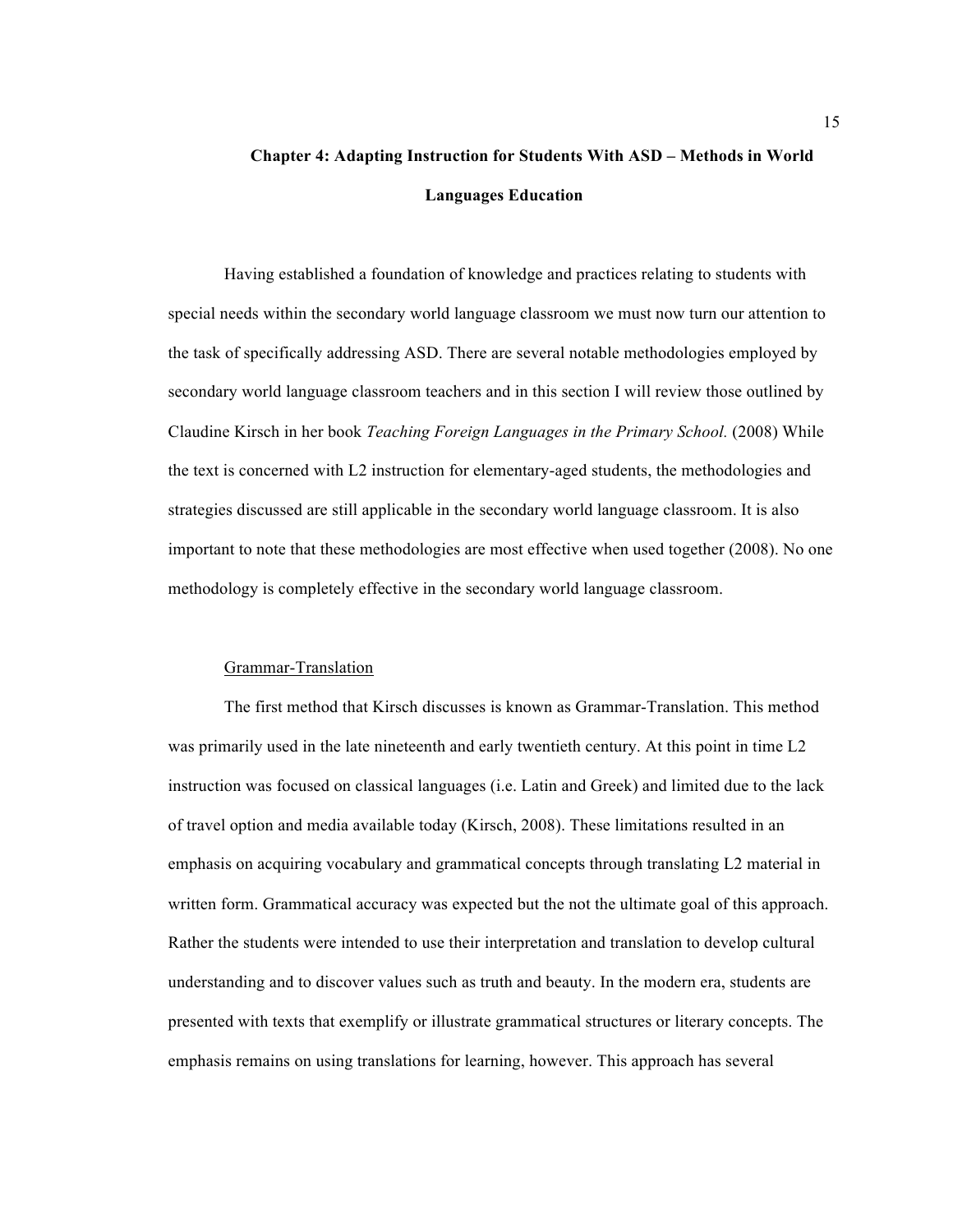shortcomings, the most obvious being an almost complete disregard for listening and speaking skills.

The primary problem with Grammar-Translation in the world language classroom is its lack of application. Today, L2 instruction focuses on developing students that have proficient reading, writing, listening and speaking skills in the L2. Because of its limited application with mainstream students it has few applications for students with ASD.

#### Direct Method

The Direct Method, the second method outlined by Kirsch, focuses on making direct associations between objects or concepts and words in the L2, downgrading the role of grammar in L2 instruction. This move away from grammatical concepts represents a shift in the purpose of language to one to communication (Kirsch, 2008). Additionally, this method requires an extensive use of the L2 to communicate within the learning environment. In this regard, when students lacked the ability or vocabulary to articulate in the L2 they would be forced to rely on props, pictures or gestures in order to communicate effectively. As with Grammar-Translation this method has a significant drawback. This method addresses the idea of language as a mode of communication. Due to this conceptualization, the method focuses on the use listening and speaking skills to the exclusion of reading and writing skills (Kirsch, 2008). One other difficulty that arises with the use of the Direct Method is its focus on the commonplace words and phrases. It is difficult to engage students in conversation using abstract terminology because the students have no frame of reference on which to scaffold their understanding.

Another significant drawback arises when we consider education students with ASD in the secondary world language classroom. Due to its heavy emphasis on communicative interactions in the classroom, students with ASD may experience significant distress when faced with the prospect working with the instructor or their fellow students. While this represents a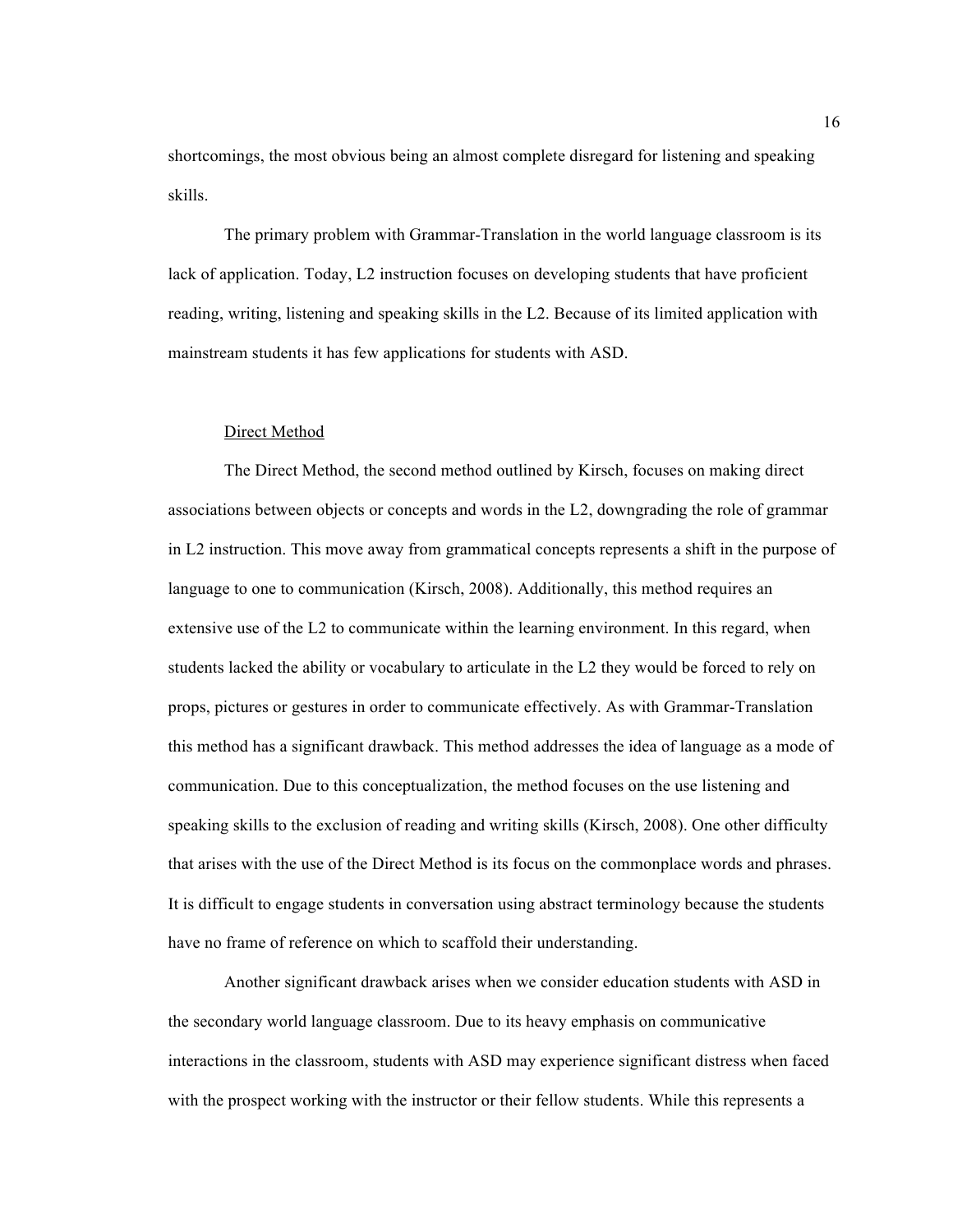challenge, it is not an insurmountable obstacle. By implementing strategies like consistently pairing a student with ASD with the same peer or slowly and incrementally building up their participation in communicative exercises we can use the Direct Method effectively with students with ASD.

Using the Direct Method to teach students with ASD has some possible benefits. The Direct Method relies on using objects, pictures and other physical representation to enhance a students knowledge of L2 vocabulary and phrases. This resonates well with Renee Chong's use of the PECS to help her student with Autism, Ming. One of the Direct Method's drawbacks is its exclusive use of the L2 in communicative events. Providing students with ASD with physical representations of key words and phrases has been shown to improve their communicative abilities (Chong, 2006). The Direct Method has potential to be effective at teaching students with ASD words and phrases in the L2.

### Audiolingualism

Audiolingualism was developed around of the time of World War II and the invention and Morse code, radar and the computer. These events factor into the development of the Audioligualism because the United States was suddenly presented with need for competency in a number of languages (Kirsch, 2008). Audiolingualism arose from military programs designed to "teach" languages in a new way and is based on the following two premises: language occurs through the formation of habits and language learning requires the ability to use and combine the fundamental units of a language. Taking these premises into account Audiolingualism relies on repetitive drills whose ultimate goal is error-free production of the L2. The underlying assumption of the Audiolingual approach is that language can be considered a behavior, and is therefore greatly affected by continual practice of L2 words and phrases (Kirsch, 2008). Some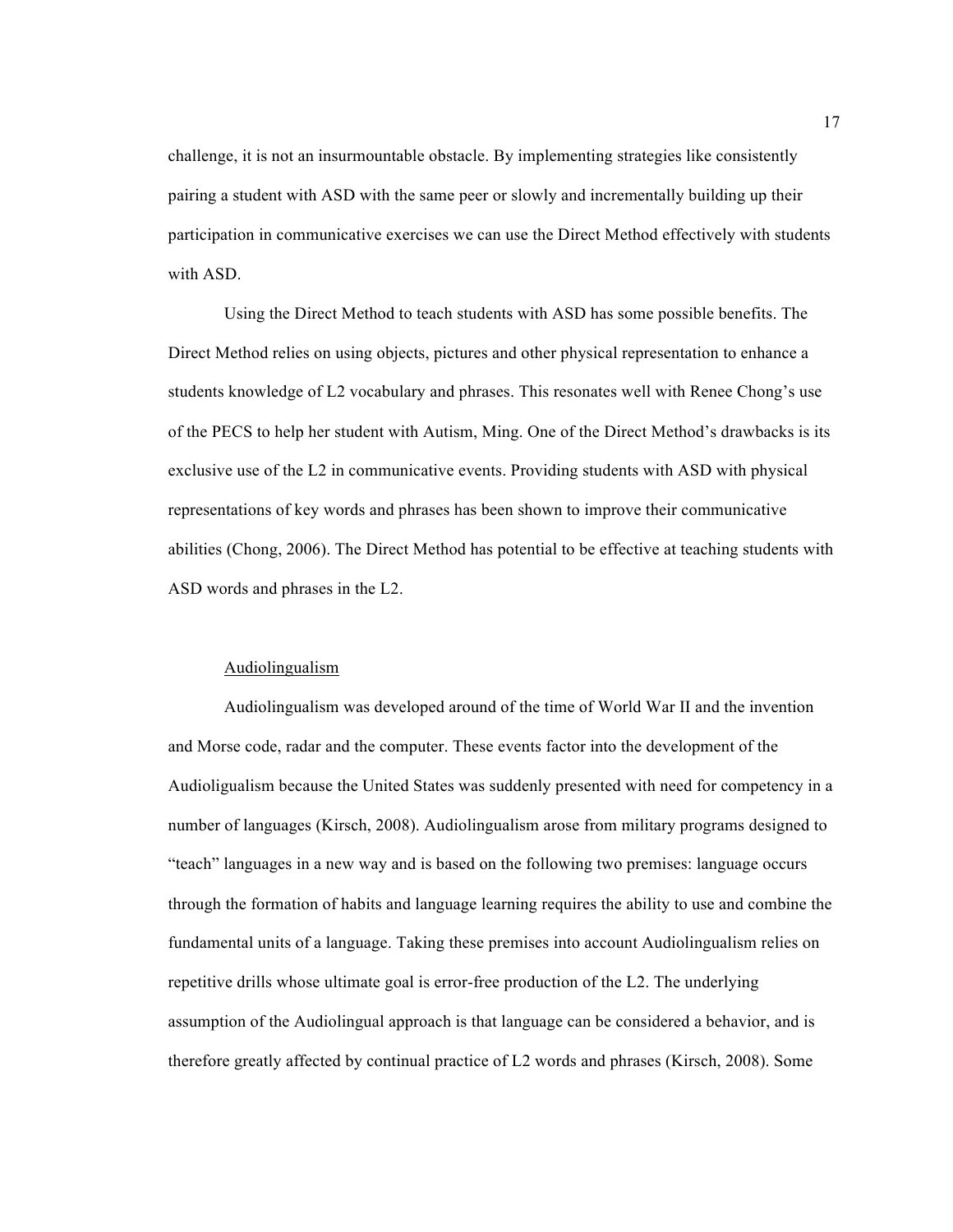weaknesses of this approach included a lack of meaningful and authentic communication in the L2 and a heavy emphasis on error-free production, lest the errors be internalized (Hall, 2001).

Incorporating Audilingualism into a secondary world language classroom may be beneficial for those students with ASD than the neuro-typical students. One major objection to Audiolingualism is its heavy emphasis of repetitive, regimented practice, or its "drill-and-kill" nature. However, when we reflect on the characteristics of ASD, specifically the need for structure, repetition and consistency, the possibility arises that Audiolingualism could be quite effective when applied to students with ASD. However, the primary concern with Audiolingualism remains: maintaining meaningfulness with the repetition.

#### Total Physical Response/Total Physical Response-Storytelling

Total Physical Response (TPR) is a method that assumes that a learner acquires their L2 the same way that they acquire their native language (Neupane, 2008). That is, learners receive a variety of stimuli, visual, auditory, kinesthetic etc., that is paired with elements of the target language. As learners receive and interpret these stimuli their language skills will develop in a specific way. Listening and comprehension skills will be the first skills that a learner internalizes, and these skills will eventually lead to production of the target language (Neupane, 2008). Keeping this in mind, TPR relies heavily on input from the instructor and often pairs L2 prompts or command with physical actions or movements (Kirsch, 2008). In this way students are engaged in a kinesthetic activity that enhances their retention of the material. This method requires the instructor to produce the language in an imperative form and, after a "listening period" requires the students to physically act on the stimuli. Students are not forced to the produce the L2, rather they are gradually prompted and requested to use their L2 abilities. In this way, the students develop their listening comprehension and will, eventually, progress to producing the L2 themselves. TPR is an effective method in the secondary world language classroom because it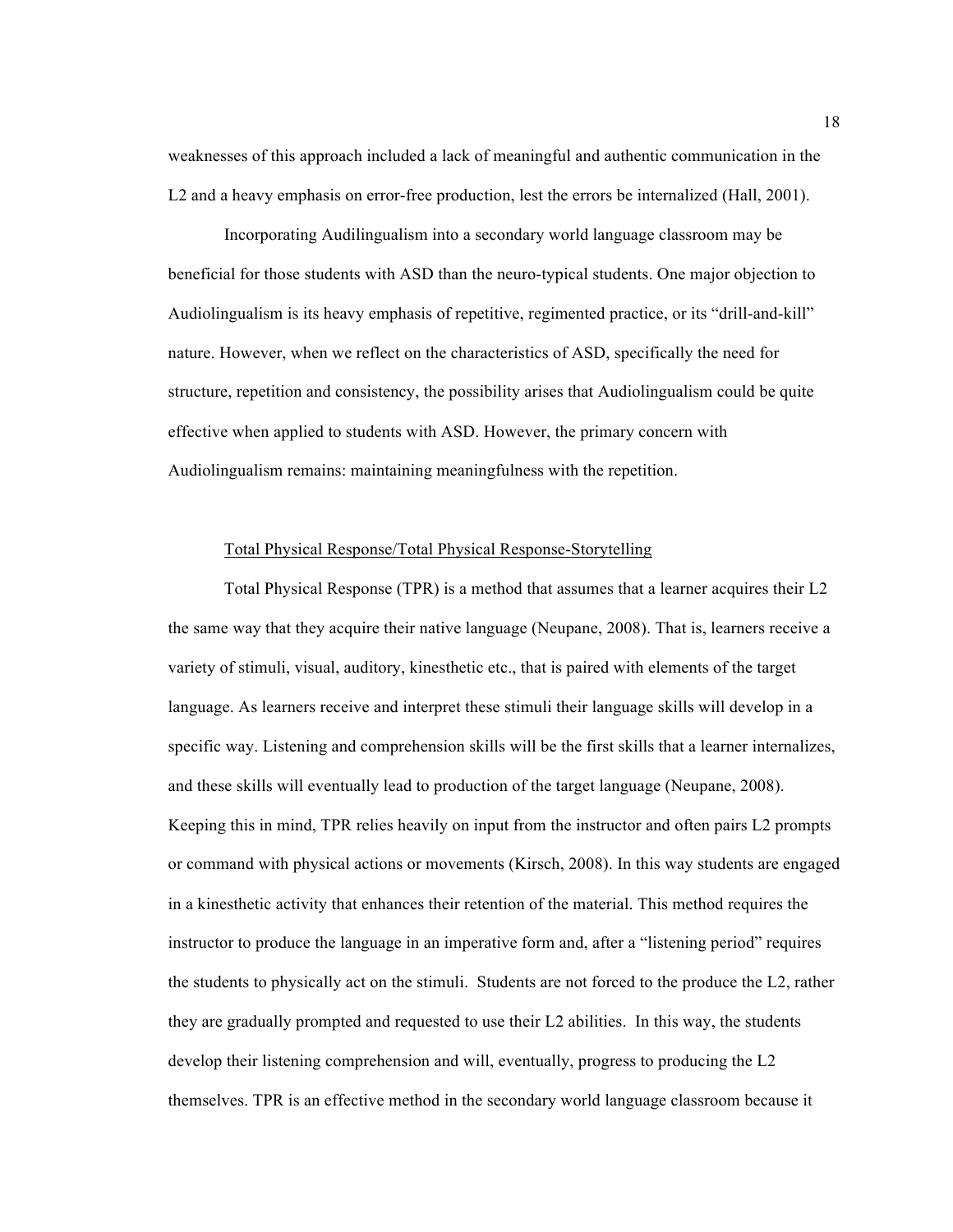allows the students to develop their L2 abilities in a non-traditional way. This divergence from more traditional methodologies allows students to experience a much higher rate of success in the classroom, which in turn increases confidence and comprehension of the L2.

Total Physical Response-Storytelling (TPRS), a variation of TPR, is characterized by its interactive nature and its ability to incorporate a wide range of topics. This method relies on an overarching story that is able to incorporate a number of topics, concepts and vocabulary items in a single activity (Marsh, 1998). Free movement, as well as student participation is key to its implementation. TPRS is also a valuable method because of its ability to incorporate the learners themselves sin the learning process. This interactive require to students participate and engage in the activity by producing L2, providing an action based on a cue given in the L2 or even correcting intentional errors that the instructor incorporates into the story. The high-energy, dynamic nature of TPRS helps to address a wide variety of learning styles that can be present in the world language classroom. TPRS is most successful when students are able to hear, see and act out portions of the story so that they are interacting directly with the material. Because student interaction is so crucial to this method it is also important that the story be engaging. There are two primary issues that arise with TPR and TPRS. The first issue the fact that TPR/TPRS are very teacher centered approaches to language instruction. There is a great deal of emphasis and reliance on the instructor as the primary producer of the language, which makes it difficult for students to develop as autonomous learners. The second issue that arises with these methods is the limited language use that is present during its implementation. TPR/TPRS are excellent methods when it comes to vocabulary and phrases, as there are able to include an immense variety of material. However, these methods become weak and ineffective when dealing with the more complex grammatical structures and communicative events of advanced L2 instruction.

TPR and, to a greater extent, TPRS could be very helpful with teaching students with ASD in the secondary world language classroom. These methods naturally address the visual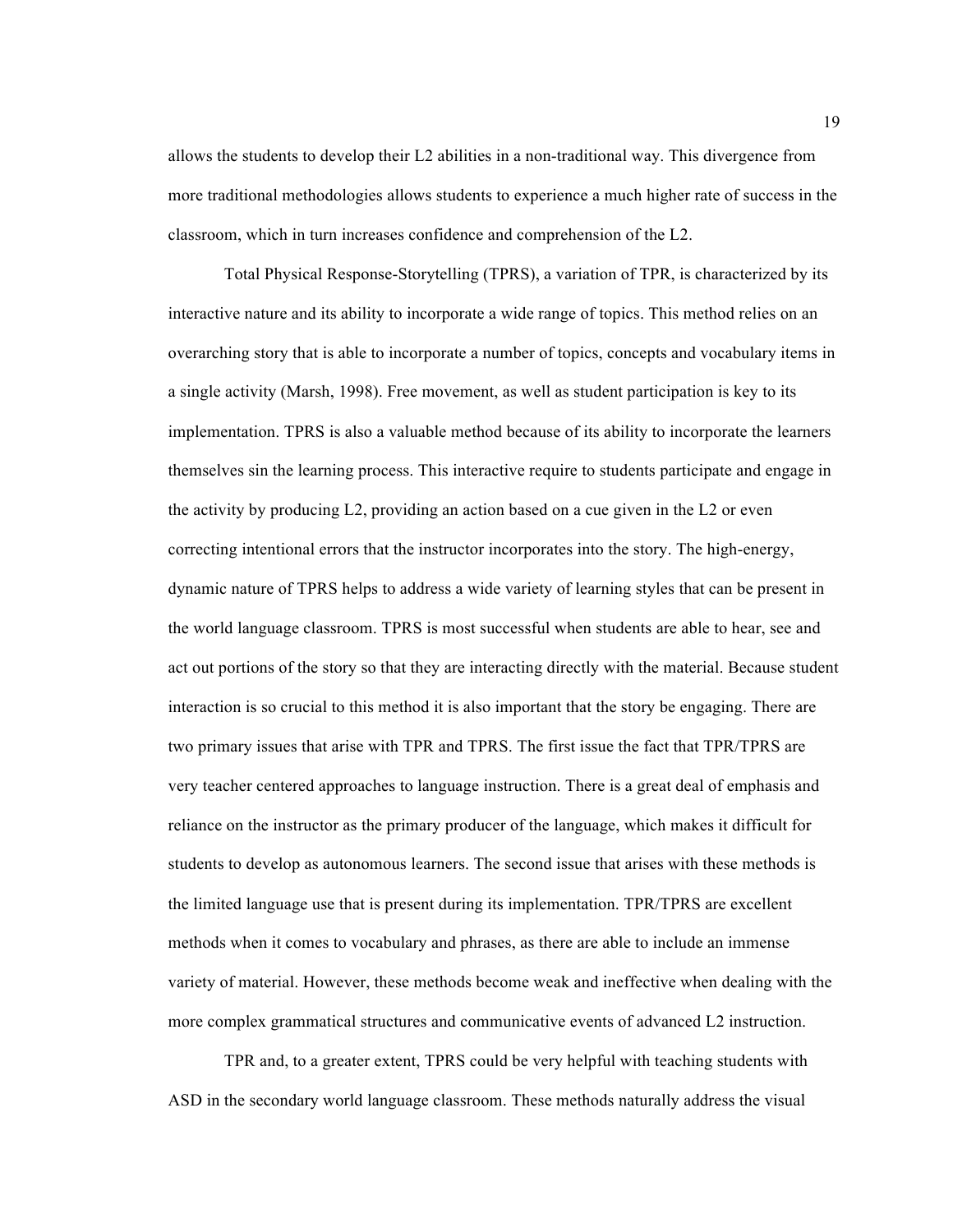auditory and kinesthetic learners, making them valuable t o world language instructors. Students participating in a TPRS activity, at the very least, are engaging their auditory and kinesthetic modalities. Such activities can also be altered to include other modalities (i.e. visual or tactile). By addressing a variety of modalities with a single learning scenario, world language instructors can enhance the exposure and retention of the material presented using TPR/TPRS. This is true both for neuro-typical students, as well as students with ASD. However, when implementing TPRS in a secondary world language classroom containing students with ASD there are additional considerations that should be taken. Keeping in mind the characteristics of students with ASD, specifically their need for structure and order within the learning environment, a TPRS activity may do more harm than good. The dynamic, non-traditional nature of this approach could be the cause of a certain amount of distress for a student with ASD. This possible distress does not mean that we have to disregard TPRS as a method to employ with students with ASD but rather a warning that we must aware of the reality. With proper planning and forewarning, TPRS could be immensely engaging and instructive with students with ASD.

#### Communicative Language Teaching

Communicative Language Teaching (CLT) is a more recent methodology that arose in the 1980s, following the development of the idea of communicative competence, which suggests the L2 competency requires knowledge of the L2 as well as the ability to effectively employ it (Hall, 2001). This approach, like the Direct Method, is founded on the assertion that the primary function of language is communication. With this idea in mind researchers and educators began to reexamine L2 instruction and its emphasis on grammatical acquisition. CLT in the classroom focuses on preparing students for communicative events in the L2, with a focus on use and meaning rather than grammatical accuracy (Kirsch, 2008). This concentration means a very low level of error correction. While theoretically sound the practical implementation of CLT has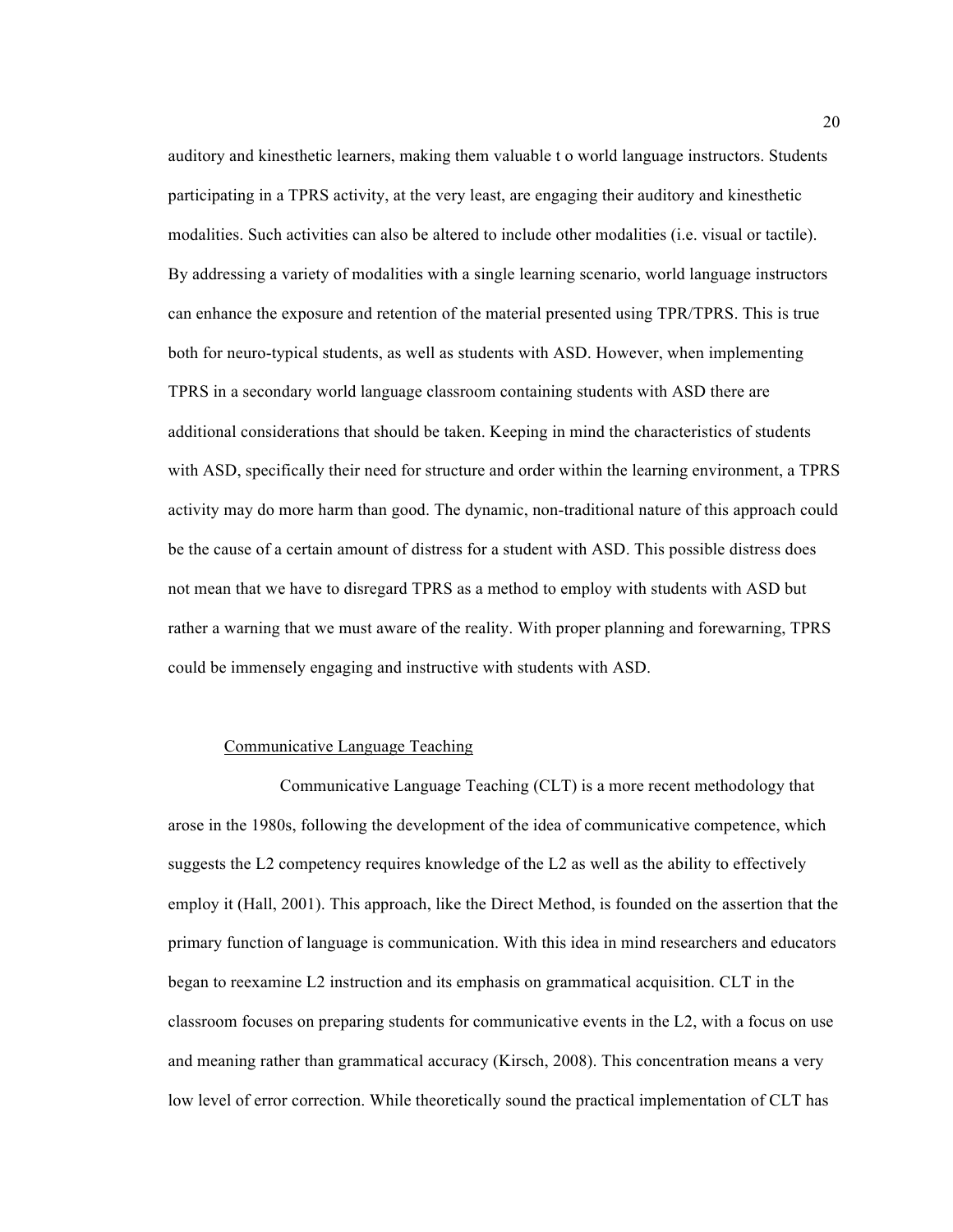been slightly problematic. Using this approach educators provide students with phrases and formulaic language that are used in role-plays and small group activities meant to simulate authentic communicative events. However, these activities often lack authenticity and students often lack the abilities to move on to more advanced language skills.

CLT may pose a significant amount of difficulty for students with ASD because of its focus on modeling communicative interactions. As with the Direct Method, CLT relies heavily on interactions in the classroom. Initially, this may result in a certain amount of frustration, both for the students and the teacher. However, by anticipating this eventuality the secondary world language can gain control of the situation. By understanding that communication and social interactions do not come naturally to students with ASD an instructor can use CLT to better prepare a student with ASD for such interaction both in the L2 and his or her native language. CLT provides the opportunity to practice and critique role-playing and social interaction scenarios. By understanding the initial challenges presented by a students with ASD, a world language educator teach skills the will be beneficial inside the classroom and beyond.

#### Form-focused Instruction

The lack of grammatical instruction in CLT prompted a "pendulum swing" back to a focus on form approach. Form-focused Instruction (FFI) shares many characteristics with traditional methodologies such as Grammar-Translation and Audiolingualism (Kirsch, 2008). Indeed, the key feature that differentiates FFI from these traditional approaches is its incorporation of "meaning-based" activities, activities that contain real world applications. Instruction only shifts to the formal aspects of the L2 when the instructor or the students notice significant amount difficulty with the meaning-based activities. When these gaps or discrepancies arise instruction shifts to grammatical constructs, so as to better enable the students to succeed. In this way grammar instruction is incidental, as compared to the traditional "form-focused"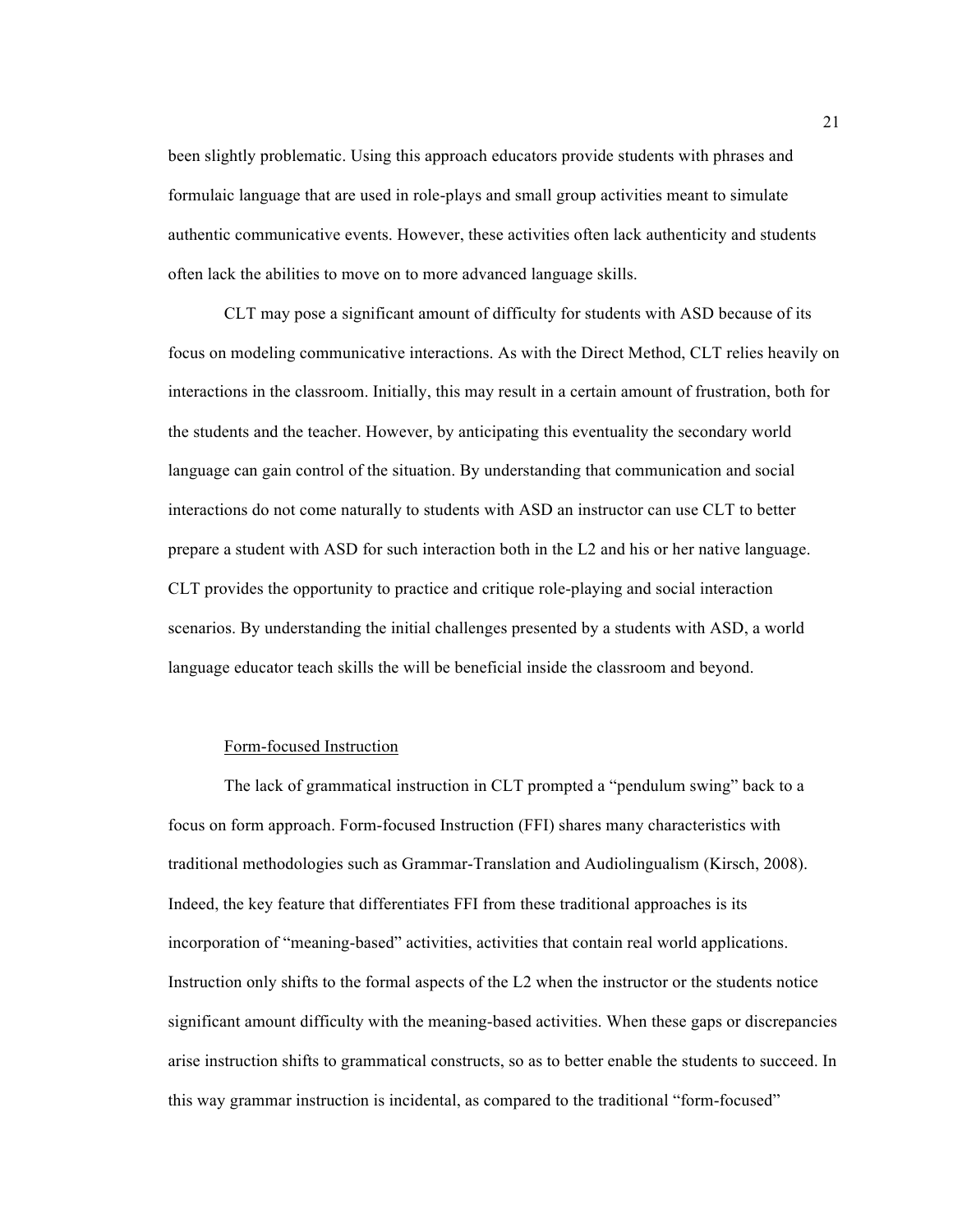approaches. One of the primary difficulties that arise with this approach is its emphasis on meaning. In its practical implementation FFI can easily lose this tie to authenticity, reverting to an Audiolingualism or Grammar-Translation approach.

FFI shares many features with methodologies that have already been discussed. We must take these similarities into account when attempting to use this approach with students with ASD. FFI is most closely related to the traditional approaches, Grammar-Translation and Audiolingualism. These similarities make it impractical for students with ASD. Within FFI there are few ways to implement multisensory strategies that would be beneficial to students with ASD.

#### Task Based Instruction

The final methodology that Kirsch (2008) addresses is Task Based Instruction or TBI. As its name suggests TBI involves a task that students must complete by using some aspect of the L2. The task presented to the students needs to have several key characteristics in order to beneficial to the students learning. These tasks must contain a problem solving element that forces to students to engage their higher level thinking skills Additionally, these tasks should be culturally relevant, so as to maintain their meaning and authenticity (Hall, 2001). Often such meaning based tasks will require students to employ all four language skills—reading, writing, listening and speaking—in a meaningful, authentic way. Such task-based activities can be tailored to a variety of L2 skill levels, requiring the students to make use of their native language, the L2 or a combination of the two in order to negotiate the tasks presented to them. Examples of effective TBI activities include debates and discussions, role-play scenarios and communication games.

TBI is beneficial primarily to learners with more developed language abilities in the L2. Its focus on the task, specifically the meaning of the task, makes it a valuable approach in the world language classroom. Indeed, TBI often does not employ instructive techniques where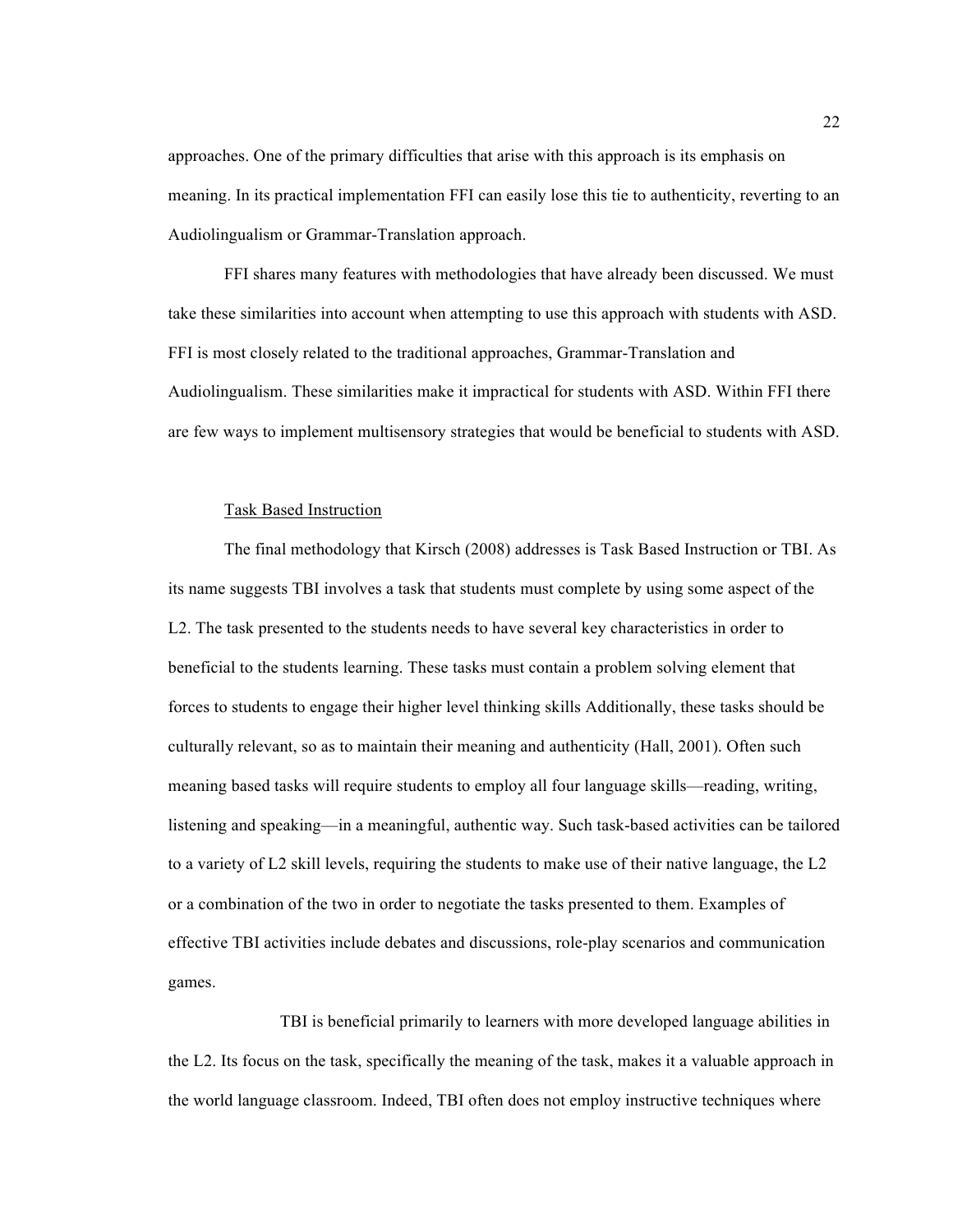the L2 is addressed specifically. Rather it presents a challenge to the learner that forces them to engage in and manipulate the target language in order to achieve success with the task that has been presented to them (Nunan, 2004). This "challenge aspect of TBI resonates with Krashen's Input Hypothesis. In this hypothesis Krashen stated that in order for learners to acquire and internalize a language they must exposed to the language in a specific way. The input that a learner receives in the target must follow the i<sup>+1</sup> model. When we dissect this model, the "i" refers to elements fo the target language that the learner has already acquired, while the "+1" refers to elements that are new and challenging, but still attainable (Lightbrown & Spada, 2006).

Another beneficial aspect of TBI is its emphasis on meaning. The "tasks" presented in a TBI lesson all share a common aspect, they focus on meaning rather than form. In this sense, TBI shares some characteristics with CLT, mentioned above. In CLT the focus of the instruction is producing students who are able to effectively communicate in the L2. TBI is capable of achieving this goal by presenting students with tasks, activities and opportunities to communicate in meaningful and authentic ways. TBI then focuses on providing opportunities for the students to employ and negotiate the L2 in ways that are authentically engaging (Nunan, 2004). In this way TBI differs from certain implementations of CLT. CLT, when implemented in a world language classroom can sometimes contain habitual, repetitive practices that lose their meaning and authenticity. However, in TBI meaning remains a dominant and vital characteristic to producing competent L2 speakers.

There are possible benefits when implementing TBI in a secondary world language classroom that contains students with ASD. This method has the potential to be very effective with students with ASD. One of the greatest possible benefits of employing TBI in a secondary world language classroom is the sheer variety of activities or tasks that can be used to develop a student's understanding of the L2. Keeping this in mind, a world language educator could employ tasks and activities that connect a variety of the sensory modalities with the L2. By allowing the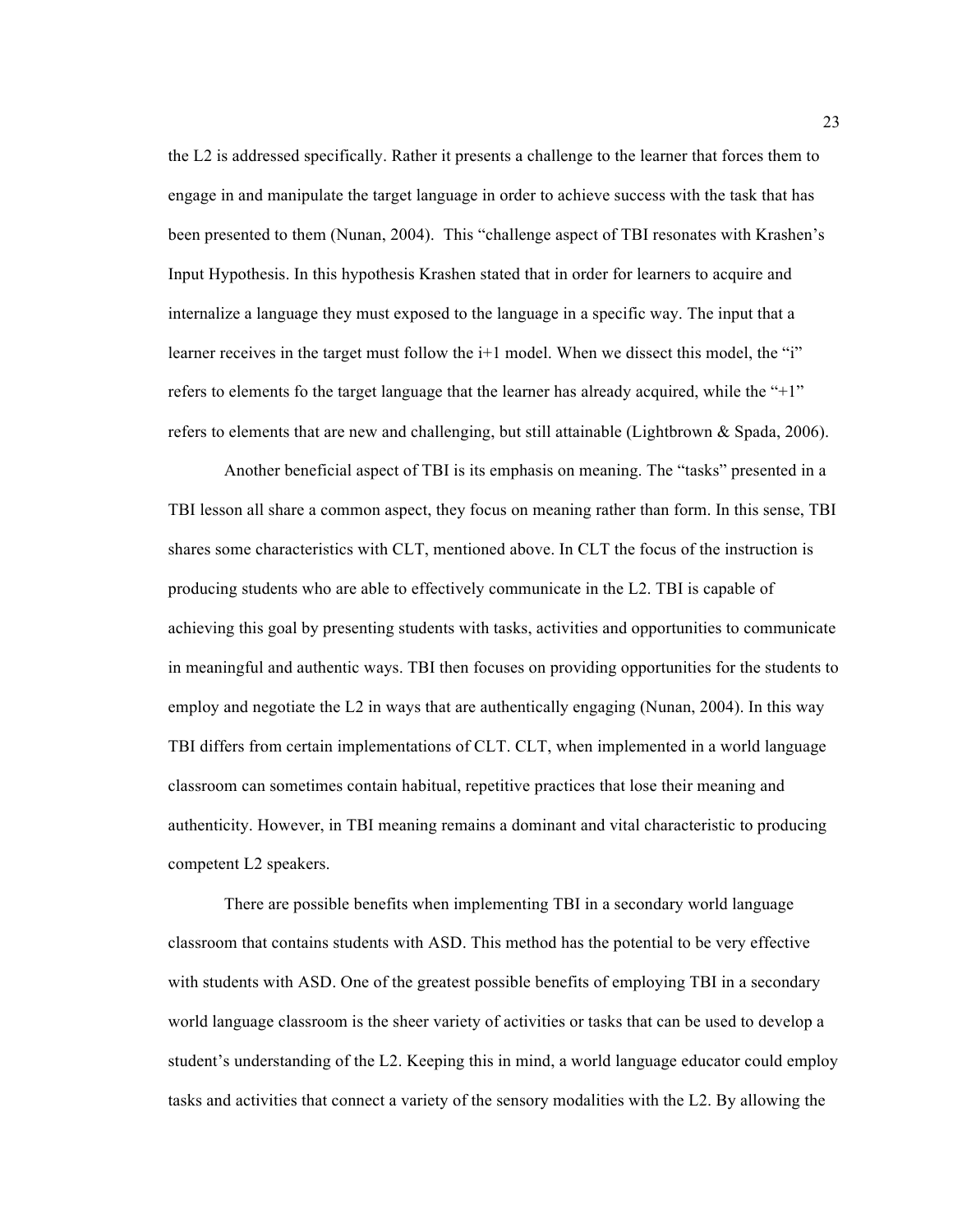opportunity for students with ASD to activate multiple senses within the activity, secondary world language educators encourage the participation and success of these students. Another important aspect of TBI that could be effective with students with ASD is its focus on developing effective tasks that facilitate learning. As mentioned above, TBI tasks tend to follow Krashen's Input Hypothesis, using the target language in a way that attainable but still challenging to the learners. With this consideration of one learner or even a group of learners TBI develops learning scenarios that are effective in engaging the learners. When considering students with ASD in the secondary world language classroom, this deliberate conscientious approach may ensure the success of these students. Finally, the emphasis on meaning, which TBI places on instructional activities, may be beneficial to students with ASD. The authentic nature of the activities and instruction in TBI meets the need to structure, order and purpose that many students with ASD require.

As mentioned above, the best practice with a secondary world language classroom is a mixture of these approaches. The same holds true when taking students with ASD into account. No one methodology will be effective in the classroom. This is especially true with students with ASD. Due to the wide range of impairments and difficulties that these students present, it is impractical to focus on a single methodology to address their needs in the secondary worlds language classroom. The most practical technique for dealing with students with ASD in the secondary world language classroom emphasizes the individual students. It is essential to consider the specific needs and challenges of students with ASD in a secondary world language classroom and then determine how to adapt the methodologies and strategies already in place in the classroom.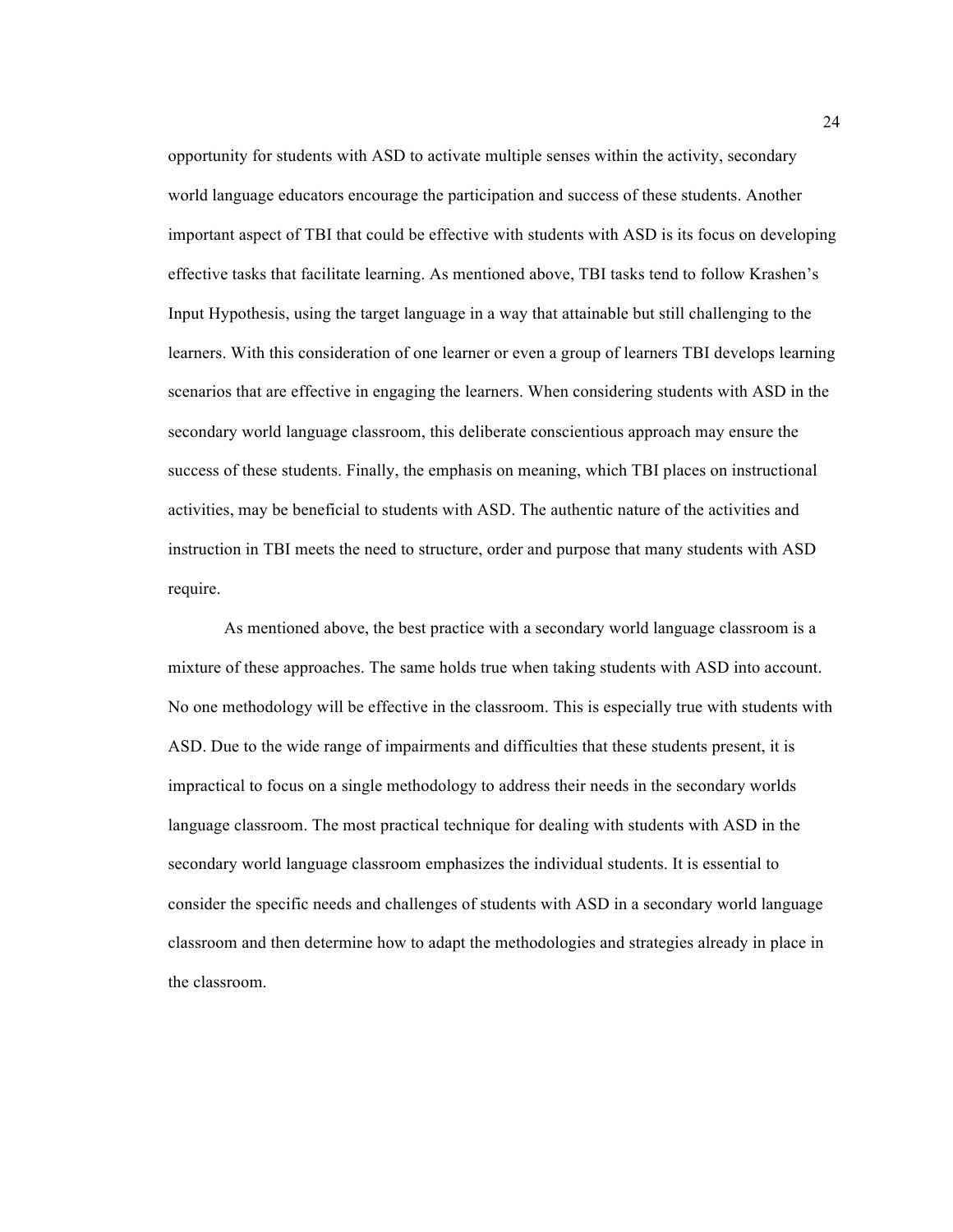# **Chapter 5: Adapting Instruction for Students With ASD – Lessons From Special Education**

In the pages above we have explored several common world language methodologies and how they can be adapted and applied to the reality of students with ASD in the secondary world language classroom. Now, we must consider this reality from a different perspective. One of the major issues that secondary education professionals face when dealing with students with special needs in their classrooms is a lack of knowledge. This can simply be an inability to identify students with special needs from the impairments that they manifest. However, this lack of knowledge can also contain the inability to adapt or implement learning approaches in order to meet the needs of these students in the classroom. With this idea in mind we will begin to explore some special education approaches to educating with students with special needs and how they can be applied specifically to students with ASD in the secondary world language classroom.

#### Strategic Instruction

Strategic Instruction is an interesting approach that focuses on the instruction of specific learning strategies and skills in order to better prepare students with special needs for success in the general education classroom. One of the primary underlying principles of Strategic Instruction is the assumption that the students with special needs lack certain skills necessary to be successful, our job as educators is to provide students with the opportunity to succeed by teaching these skills in our classroom (Reid & Lienemann, 2006). Effective Strategic Instruction approaches all share common characteristics. These approaches are meant to aid instruction; they act in a way to better student understanding. They also need to be presented as necessary for or essential for success. Finally, such approaches require deliberate effort on the part of the students;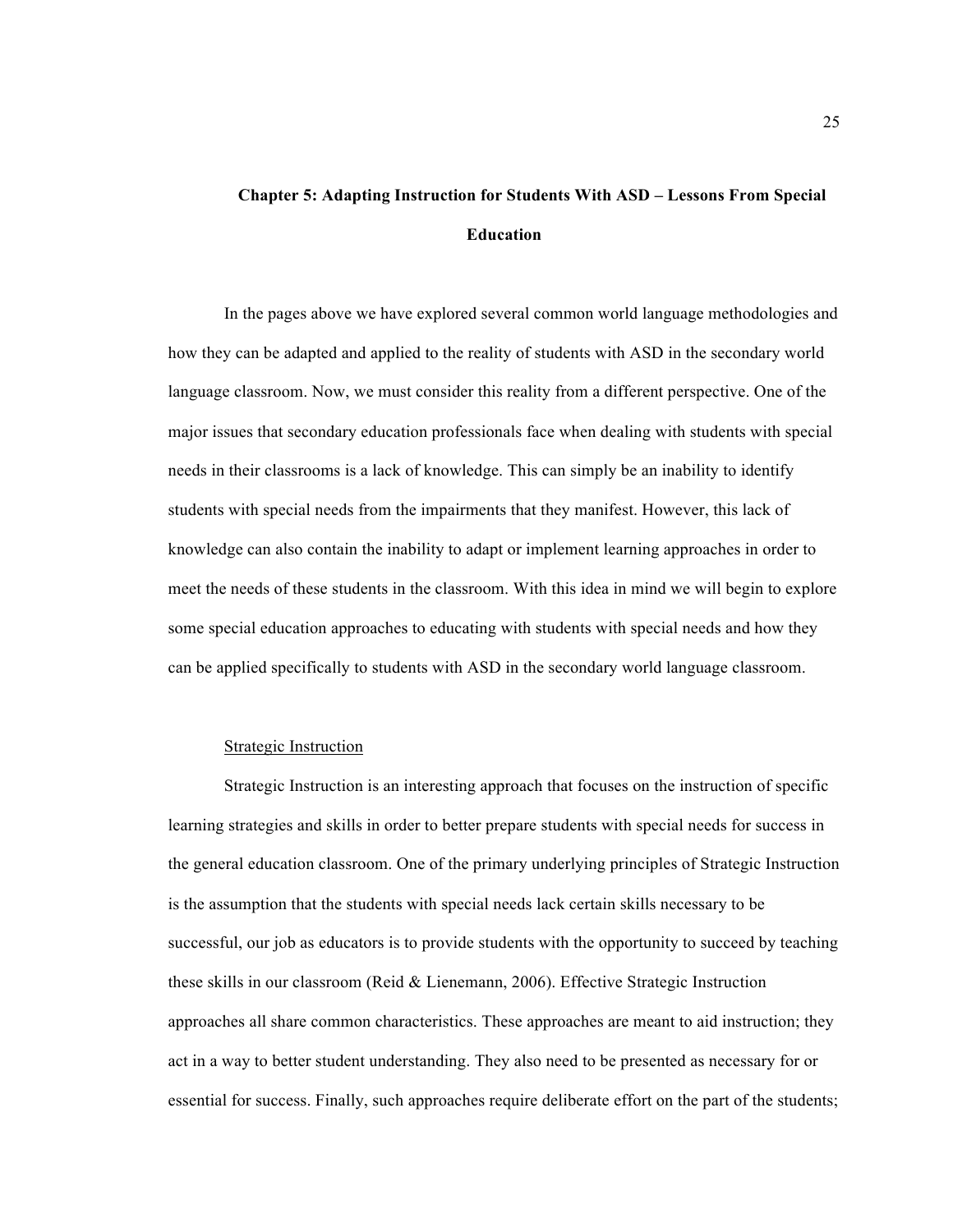the students need to understand that applying and using these strategies requires time and labor on their part. That is to say, students should understand that Strategic Instruction requires a change in their normal educational practices and routines. These changes will require time and energy on behalf of the students in order to be effective.

When implementing a Strategic Instruction approach it is important to keep the characteristics mentioned above in mind. However, when put into practice Strategic Instruction has several other focal points. In order to successfully implement such an approach it is important for educators to recognize that the strategy that is taught needs to be directly linked to the requirements of the task at hand (Reid & Lienemann, 2006). Successful Strategic Instruction approaches usually contain a series of ordered steps used when approaching difficult tasks. These approaches also devote a significant amount of time to teaching methods for processing information, in order to increase retention. These methods can include chunking strategies or mnemonic devices. Lastly, such approaches focus on metacognition, teaching students to understand their own learning in order to better prepare them for future tasks.

A common, practical approach that incorporates these principles of Strategic Instruction is the Self-Regulated Strategic Development (SRSD) Model (Reid & Lienemann, 2006). The primary goals of this model are as follows: to teach students when and how to employ a specific strategy, monitor the effectiveness of the strategy and to develop the student's confidence in and use of the strategy. The ultimate goal of the SRSD model is to develop a self-regulated learner; the process involved in developing this self-regulated learner contains five steps. The first step is to develop and activate the student's background knowledge relating both to the task or skill and possible strategies that could be implemented. The second step involves discussing the strategy with the student. This step is crucial because it is at this point that the learner either accepts of rejects the strategy, so it is important to get the students involved and invested in the strategy so that they can see and understand its effectiveness. The next step involves modeling the strategy so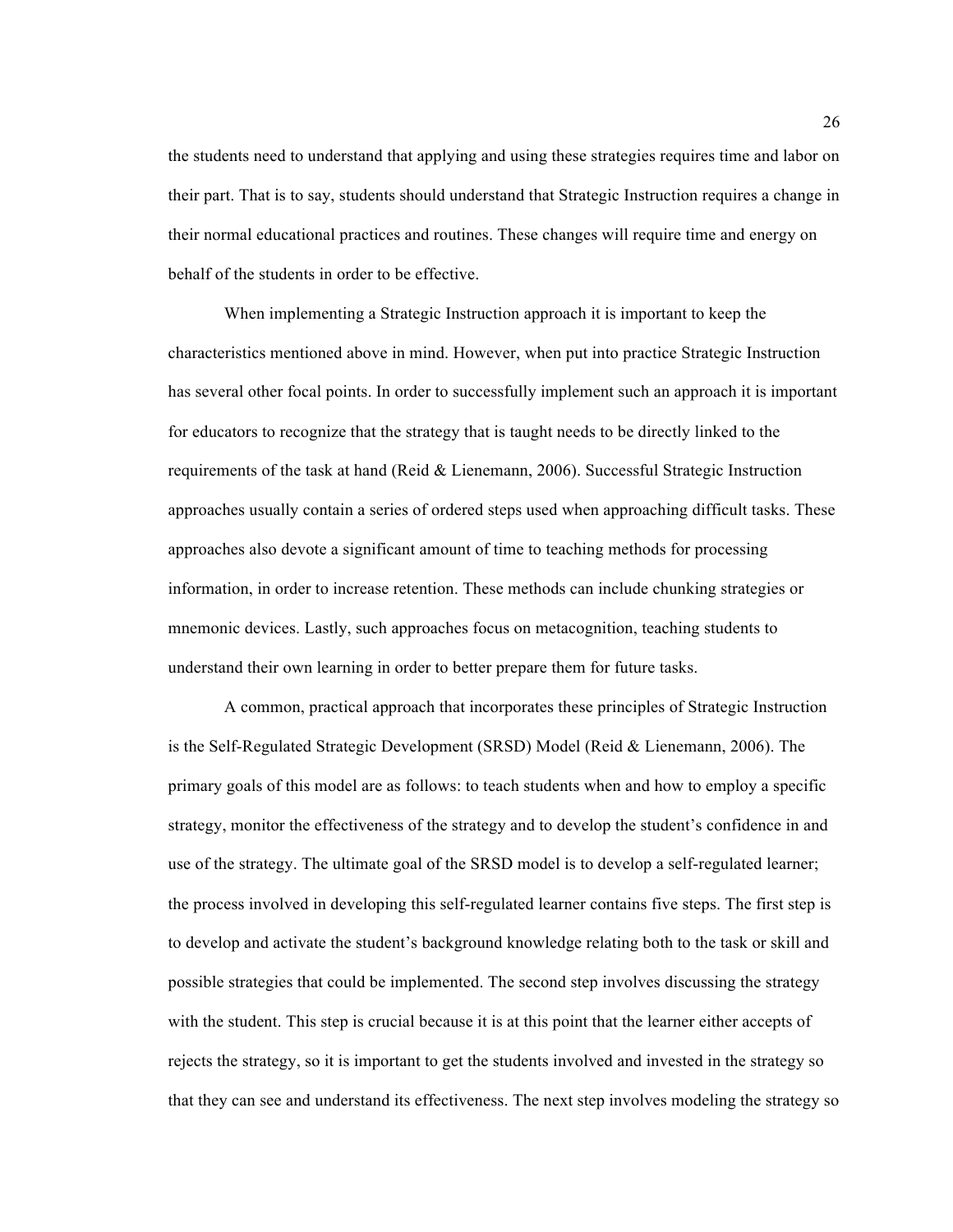a student can understand how it is applied and implemented to the tasks at hand. The fourth step involves supporting the and how it relates to the material. This step involves a great deal of scaffolding, scaffolding both the task that is being addressed and the strategy that is being taught alongside the task (Katims & Harmon, 2000). The final step is the logical extension or goal of the previous step. If we are focusing on scaffolding a student's skills then the final result should be independent performance. The ultimate goal of this approach is to develop self-regulated, autonomous learners.

While the bulk of the research done concerning Strategic Instruction has focused on including students with mild disabilities in the secondary education classroom (Tralli, Colombo, Deshler & Schumaker, 1996), it has the potential to be effective with other groups of students as well. When discussing the issue of students with ASD in the secondary world language classroom, these students will most likely fall into the category of students with mild disabilities, along with students with learning disabilities. There are a number of aspects of this approach that can be beneficial for students with ASD. One such aspect is the focus of this approach on the individual. A Strategic Instruction approach emphasizes metacognition, an understanding of how an individual learns and internalizes material. With this idea a secondary world language educator can help to prepare students for difficult concepts and skills in the L2, whether they relate to grammar, syntax or semantics. This assumption that that each student is an individual with specific needs and strengths encourages better classroom practices, such as methodologies and lessons that address and incorporate multiple learning styles. Another major aspect of this approach is the important role that scaffolding plays in its implementation. There is heavy emphasis building students knowledge and skills incrementally making extensive use of their prior knowledge (Reid  $&$  Lienenmann, 2006). These strengths are not exclusively beneficial to students with ASD or even students with mild learning disabilities. Rather, this approach and its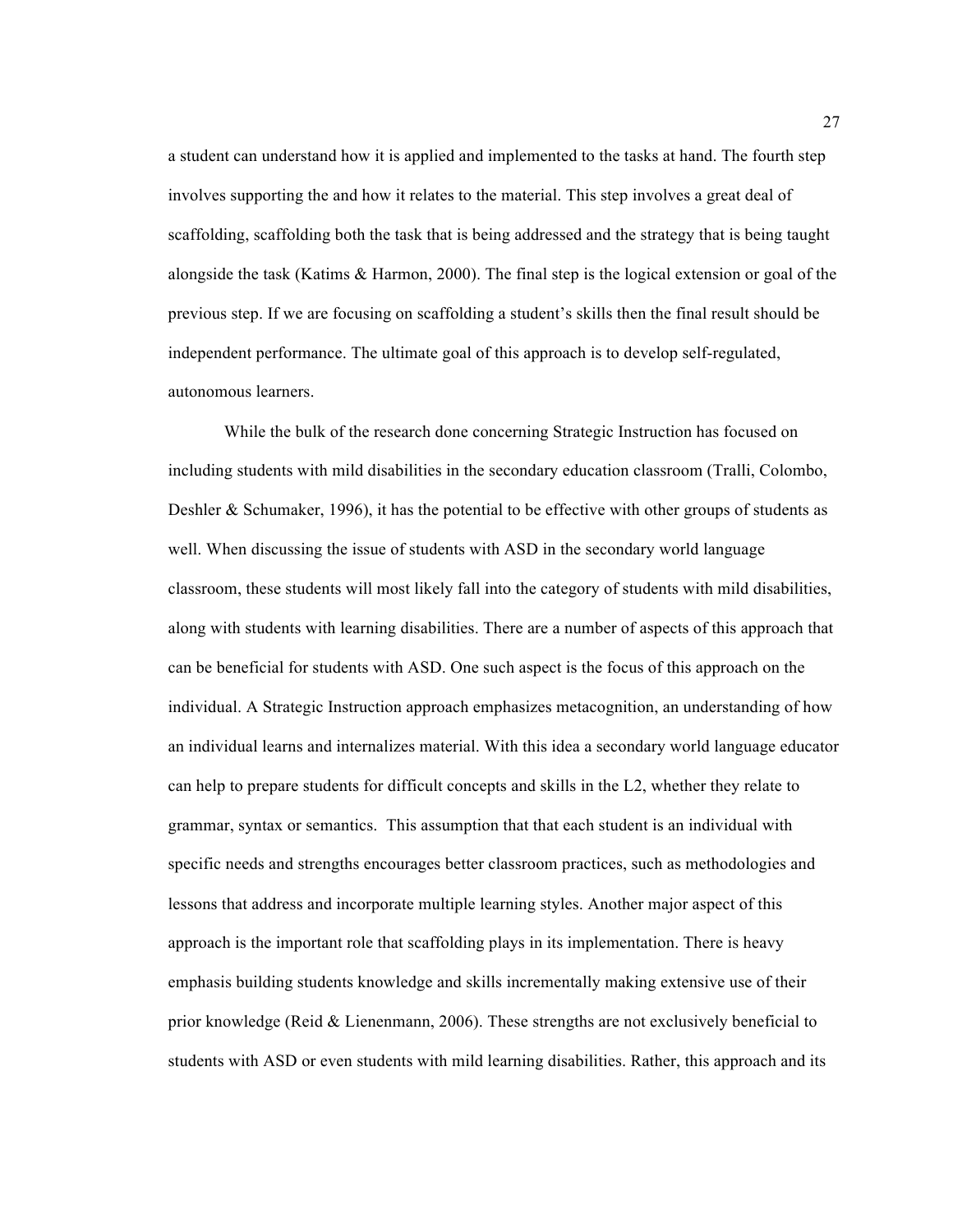strengths have the potential to be beneficial to every student in the secondary world language classroom.

#### Explicit Instruction

A second special education approach that can be applied to the secondary world language classroom is Explicit Instruction. This approach is very structured and systematic in nature, deriving a lot of its support form Constructivist research (Archer & Hughes, 2010). Due to its ordered and systemic nature, Explicit Instruction relies heavily on scaffolding as students are guided through learning process, using clear, direct statements. The use of Explicit Instruction in developing a new skill relies heavily on extensive demonstrations and explanation and a wide variety of supported practice. These characteristics help incrementally advance a students' understanding of the material.

The development and implementation of Explicit Instruction is supported by several underlying principles. The most obvious is that educators should scaffold instruction. Also, we should promote high levels of success in order to incorporate the students as active participants in our teaching. Another principle deals with recognizing different forms of knowledge (Archer  $\&$ Hughes, 2010). For example, students must first understand what an object is, such as a hammer. Once the students understands what a hammer is, they can learn how to use and eventually when to use. By understanding this progression in the forms of knowledge educators are better able to facilitate and scaffold instruction. The final principle deals with optimizing the time devoted to each lesson, which is done by establish a firm routine within the classroom. These underlying principles of Explicit Instruction can be seen clearly in the fundamental elements of its implementation.

There are six fundamental elements in implementing Explicit Instruction within the general education classroom. These elements are very direct and regimented in order to help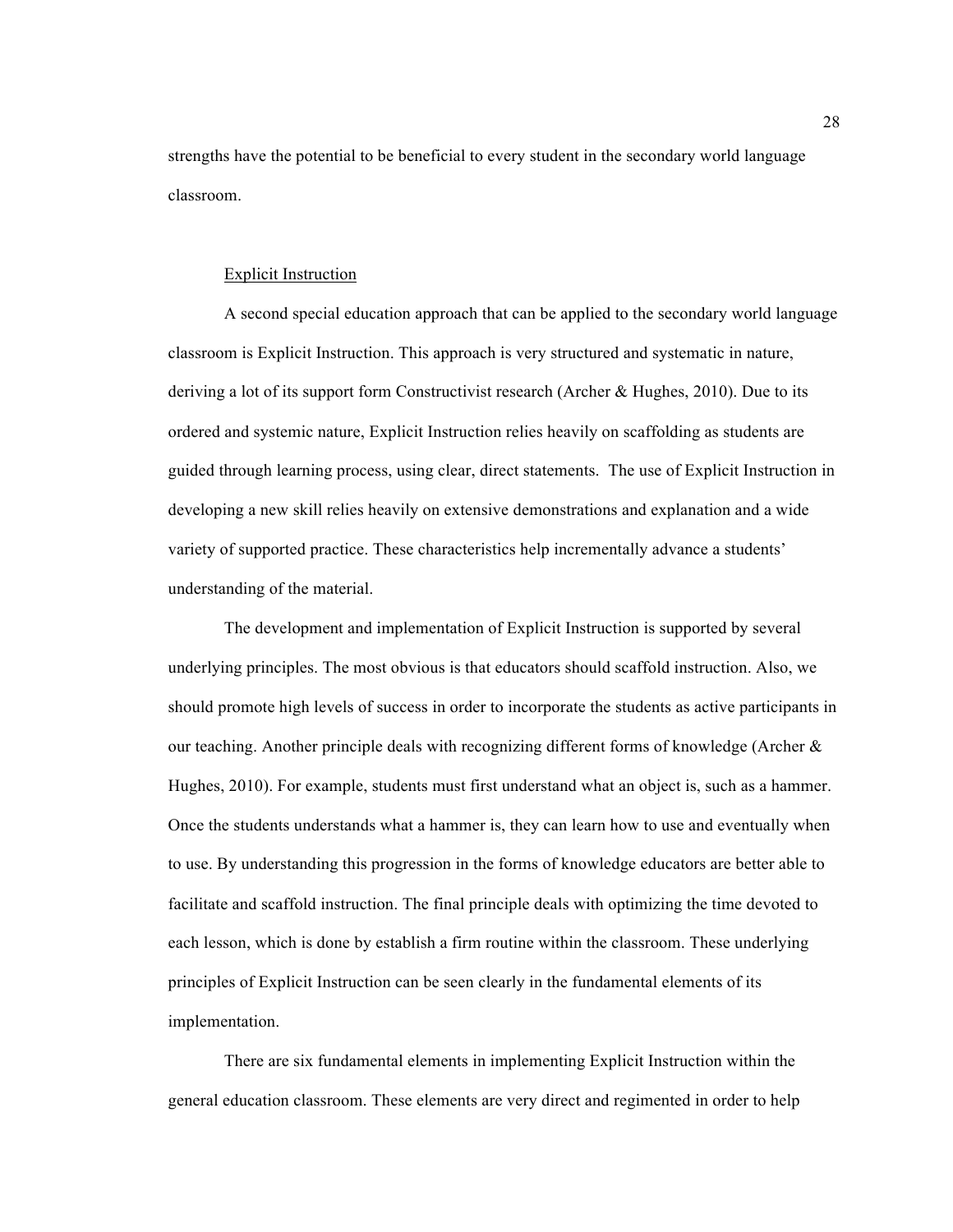facilitate the scaffolding of a student's learning. The first element deals with review, specifically, reviewing past knowledge and skills that are relevant to the current material in order to establish a foundation to work from. The next step focuses on the presentation of the new material. Following an Explicit Instruction approach, new material is presented in a specific way. Lesson objective should be outlined at the beginning of the lesson, new information should be presented in incremental steps and procedures need to be modeled effectively, using numerous examples. Also, during the presentation of the new material it is important for the educator to use clear precise language, free of digressions. After the presentation of the new material its import for the students to participate in guided practice that requires a high frequency of response as well as ensuring a high rate of success. The nest element, corrective feedback, is an extension of the previous element. At this point the educator should be providing feedback and prompts and, if necessary, reteaching key points. At this point students should progress to independent practice, where the educator will monitor the students as they work in order to determine when the students are prepared to progress to additional material. After the students have sufficiently mastered the material at hand, it is important to incorporate the final element, regular review, so that the students maintain their abilities and have a source to draw from when they engage in more complex concepts (Archer & Hughes, 2010).

Implementing an Explicit Instruction approach in an effort to support students with ASD in the secondary world language classroom could be beneficial. This approach focuses primarily on scaffolding instruction in the classroom. This deliberate, measured approach has the potential to be very beneficial for students with ASD. Students with ASD that enter the secondary world language classroom may be lacking certain skills, whether social, communicative or academic. If such a situation occurs and Explicit Instruction could be very effective, as it places a heavy emphasis on engaging a students prior knowledge and encourages participation with high levels of success. Another aspect of Explicit Instruction that could be helpfully when teaching students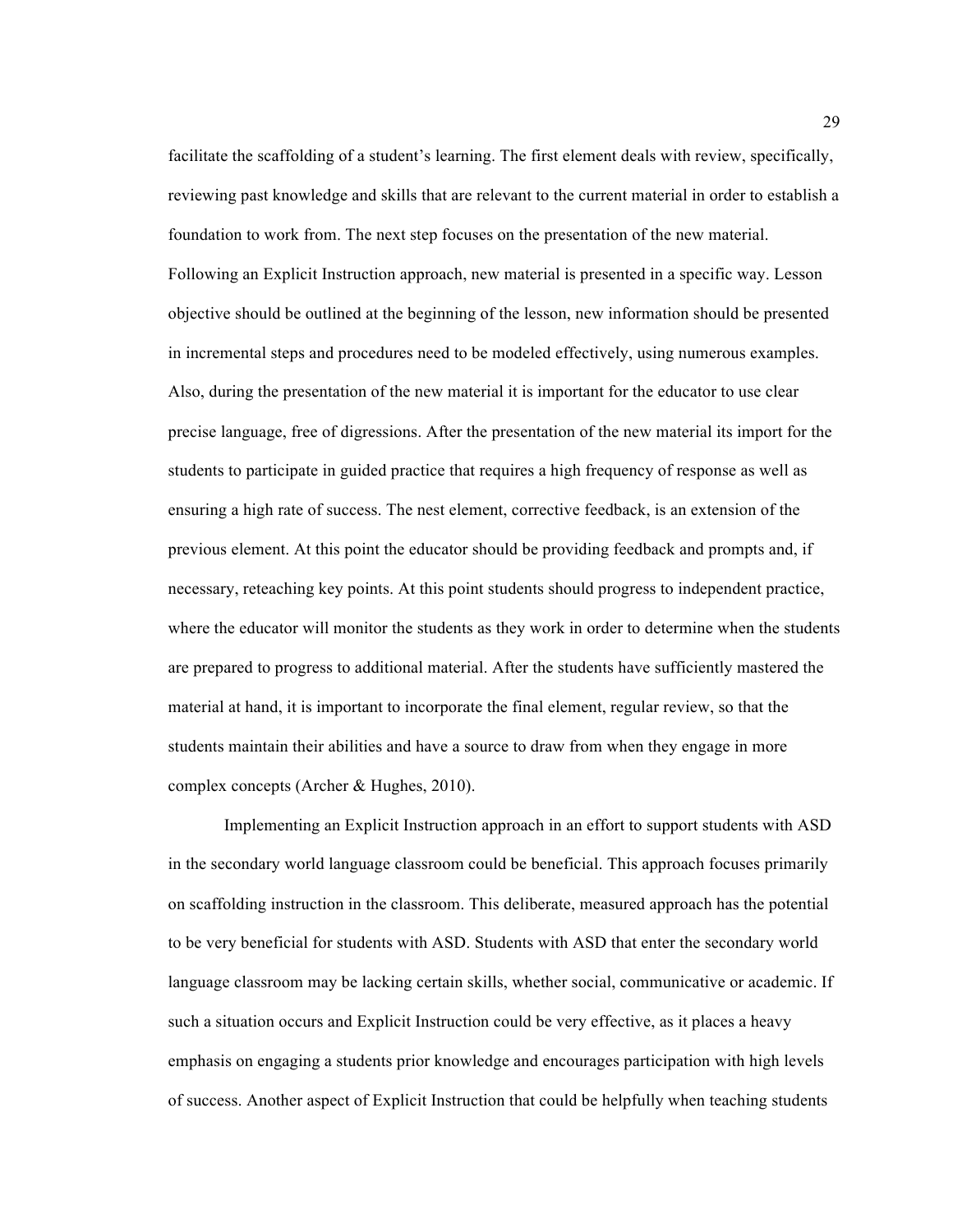with ASD is its systemic nature. This approach is regimented with clearly defined roles and routines. For students with ASD, who have a need for structure and familiarity in their schedules this ordered sequence of events could serve a calming purpose.

#### Structured Teaching

Structured Teaching is a special education approach designed specifically for students with ASD. As with the strategies mentioned above the ultimate goal of this approach is to develop students with ASD into confident competent learners (Mesibov, Shea & McCaskill, 2012). The fundamental principles of the Structured Teaching approach are very similar to some of the principles discussed in the approaches mentioned above. The first principle of the Structured Teaching approach is an emphasis on the individual. A Structure Teaching approach recognizes that every cases of autism is unique, so every students with ASD will manifest their own individual set of impairments. This is an important principle because it admits strategies and implementations will be different for each student with ASD. The second principle is to provide external organization and structure of the classroom environment, schedule of events and tasks. Students with ASD often exhibit a need for structure and continuity in order to succeed, so Structured Teaching incorporates this idea into its planning. The third principle focuses on language and communication, using visual supports to supplement and/or substitute verbal language. The final principle engages a student's special interest in order to engage them in the learning process.

Implementing a Structured Teaching approach in the classroom takes all of these fundamental principles into account. However, in its practical implementation, Structured Teaching focuses, primarily, on organizational aspect in order to ensure the success of students with ASD. Most Structured teaching approaches focus on organizing the physical environment of the classroom, creating defined schedules and routines and developing structured work systems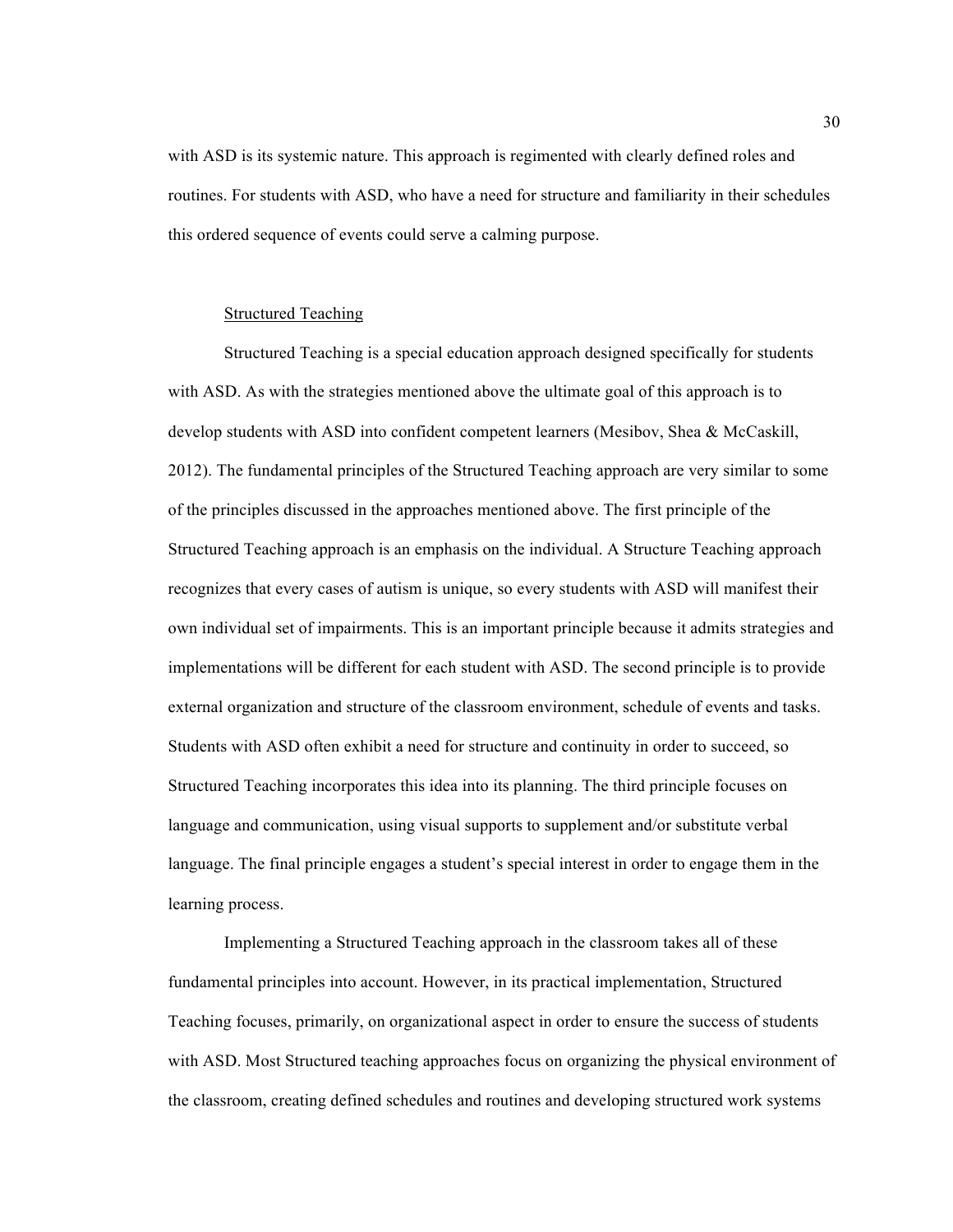and processes in order to better facilitate the learning of students with ASD (Mesibov et al., 2012). By developing these systems and approaches and implementing them in the secondary world language classroom educators can better ensure the success of students with ASD.

An important aspect to note from all of the approaches mentioned above is their potential to effective for a wide range of students. While each of the three approaches discussed was designed and implemented with certain learning difficulties and disabilities in mind, the approaches themselves can be effective with nuero-typical students as well. Students without learning disabilities or ASD can become stronger students when taught with a Strategic Instruction approach. The same students can benefit from a methodic, scaffolding approach, as with Explicit Instruction. These educational approaches could be effective when teaching students with ASD in the secondary world language classroom but they also have potential value with mainstream students as well.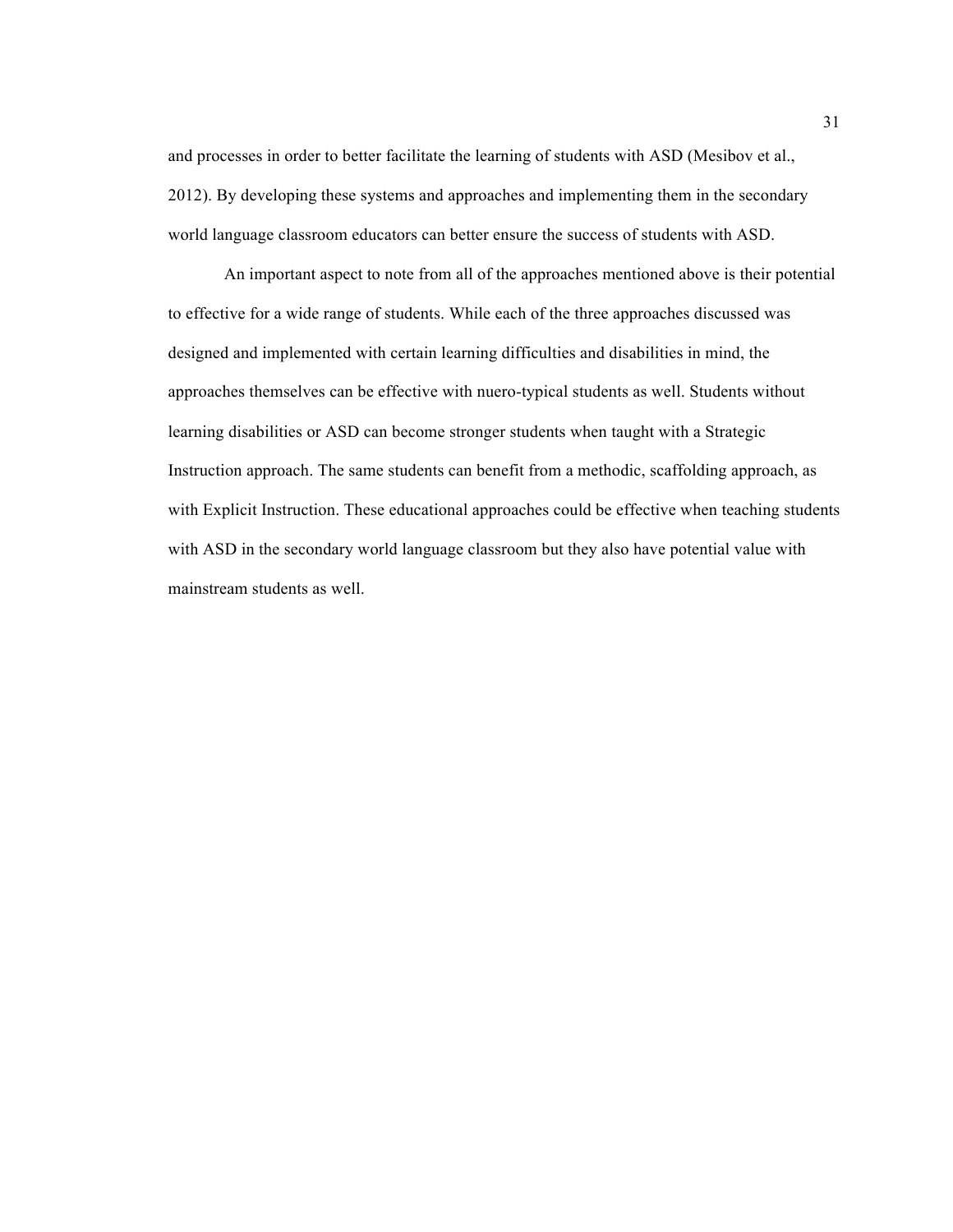#### **Chapter 6: Conclusions**

 The United States Center for Disease Control estimates that that 1 in 80 to 100 children are born with some form of ASD (White et al., 2012). This number is troubling to consider and has resulted in a significant amount of research into the subject. ASD is not the mystery that it used to be, thankfully. Researchers have focused their efforts on identifying the signs of ASD early on in childhood and developing and implementing effective strategies for teaching these functional skills (i.e. communicative and social skills) so as to better integrate these students with their neuro-typical peers at an early stage in their education. However, there remains a notable lack of research and inquiry into the fate of students with ASD in the secondary general education classroom. As many high functioning students with ASD are mainstreamed in general education classrooms at the secondary level, there is a remarkable need for teaching strategies and paradigms that focus on academic areas (i.e. math, social studies, world language etc.) rather than functional skills.

In the pages above several studies regarding learning disabilities in the secondary world language classroom are reviewed in an effort to apply their finding to the reality of ASD in the general education classroom. There are two focal points of that research that are applicable to addressing ASD in the secondary world language classroom. The first comes from the use of the LCDH and the Orton-Gillingham Approach in the secondary world language classroom. From this area of research we derive one fundamental idea. In students with learning disabilities, native language skills are a major predictor of L2 skills (Sparks, Ganschow & Pohlman, 1989). Students that have difficulties in their native language have very similar difficulties in their L2. This is very applicable to students with ASD in the secondary world language classroom because many of them will have communicative impairments in their native language, making it important to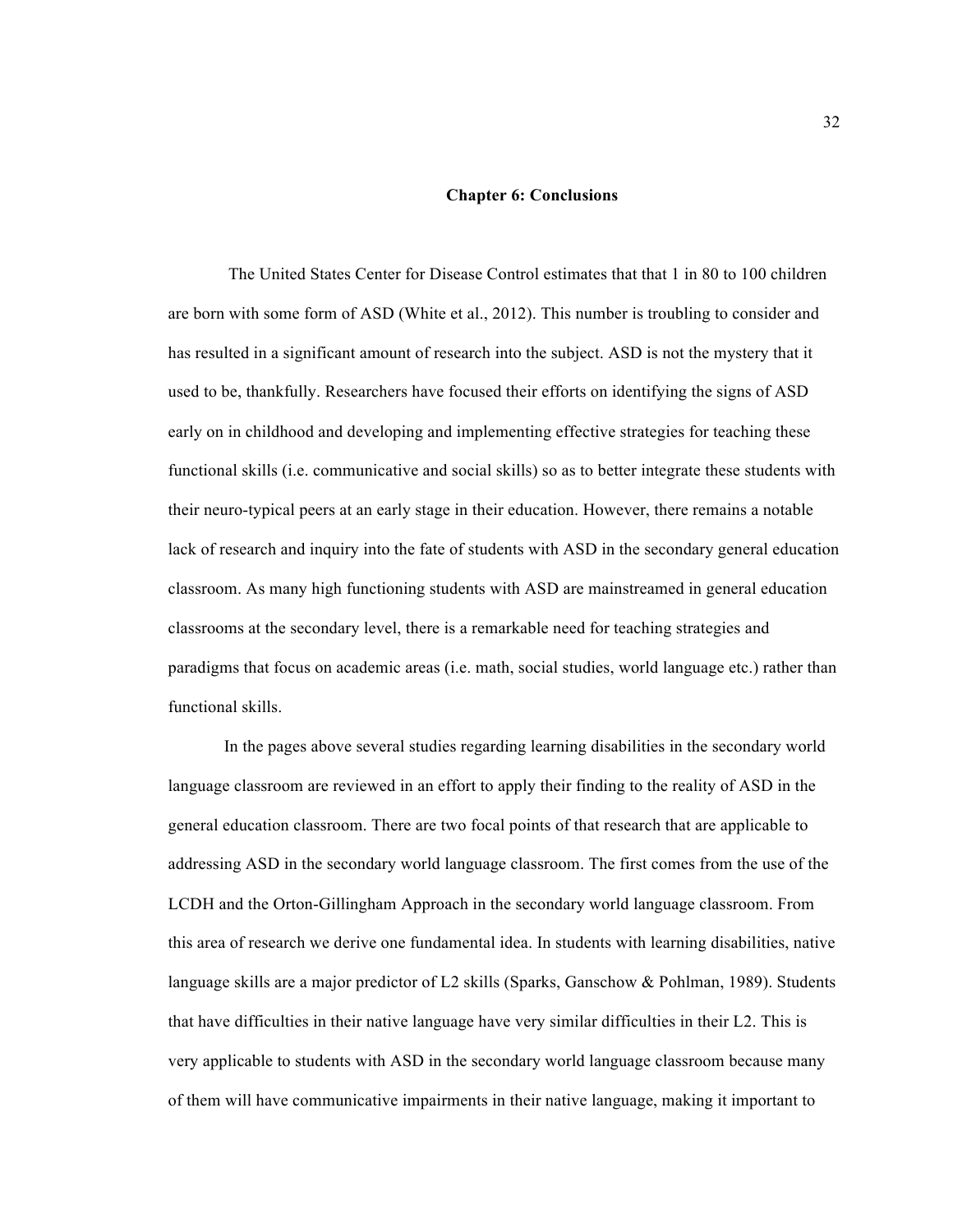acknowledge and address these impairments in the secondary world language classroom. The second point evidenced by the research reviewed is that multisensory instruction is an effective tool when dealing with students with learning difficulties (Moats & Farrell, 1999). The material dealing with multisensory instruction, discussed above, focuses exclusively on students with learning disabilities. However, material gives evidence to the idea that by engaging the multiple modalities during the learning process we greatly enhance students' retention. By acknowledging this fact secondary world language educators can employ strategies and methodologies that give students with ASD the chance for success inside the classroom.

Also listed above are seven fundamental language methodologies that are used in the secondary world language classroom (Kirsch, 2008). Each methodology or approach has its benefits and drawbacks when employed with neuro-typical students. The same is true when attempting to use them in a classroom with students with ASD, although a certain amount of additional consideration should be taken. Many of these methodologies offer effective approaches that could be beneficial to students with ASD.

Ultimately, there is a notable lack of empirical research relating to students with ASD at the secondary level. While research into the teaching if functional skills remains a necessity when confronting the reality of ASD, a shift may be necessary. As we progress with our ability to teach students with ASD functional skills, this progress increases the number of high functioning students with ASD that will be present in secondary general education classes, taught by instructors who may lack the knowledge or skills to address the specific needs or impairments of these students. Clearly, we need to develop the resources available to these instructors by modifying our research efforts to include students with ASD in the secondary education classroom.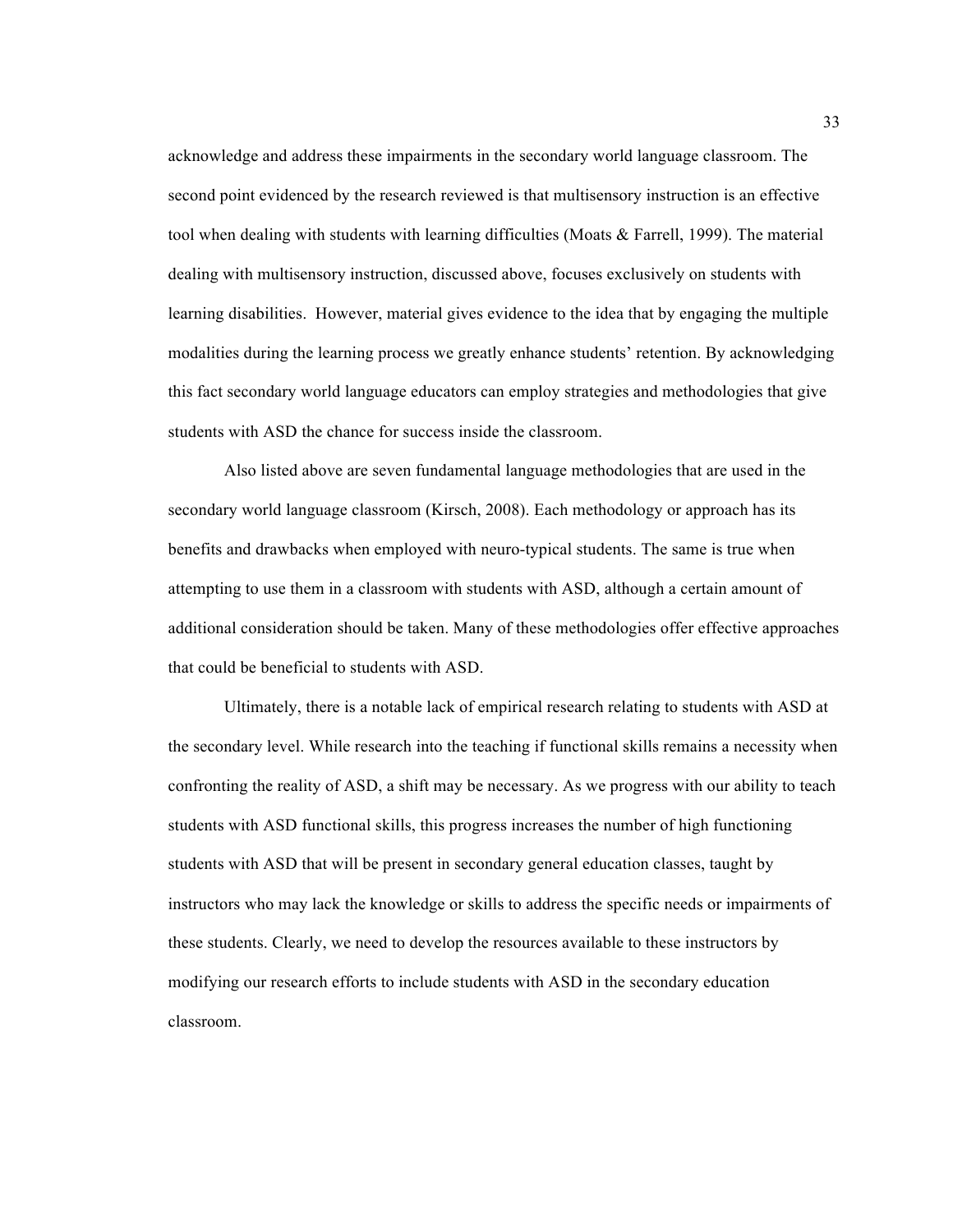## **Bibliography**

Archer, A. L., & Hughes, C. A. (2010). *Explicit instruction, effective and efficient teaching*. The Guilford Press.

Arries, J. F. (1999). Learning disabilities and foreign languages, a curriculum approach to the design of inclusive courses. *The Modern Language Journal*, *99*, 98-110.

Barac, R., & Bialystok, E. (2011). Cognitive development of bilingual children. *Language Teaching, 44*(1), 36-54.

Ben-Arieh, J., & Miller, H. J. (2010). *The educator's guide to teaching students with autism spectrum disorders*. Corwin Pr.

Breakey, C. (2008). *The autism spectrum and further education, a guide to good practice*. London: Jessica Kingsley Pub.

Chong, R. (2006). The teaching of functional language skills in a second language to a child with autism. *English Department, Faculty of Letters, Petra Christian University*, *8*(2), 89- 100.

Eigsti, I., de Marchena, A., Schuh, J., & Kelley, E. (2011). Language acquisition in autism spectrum disorders: A developmental review. *Research in Autism Spectrum Disorders*, *5*, 681-691.

Ganschow, L., Sparks, R. L., & Javorsky, J. (1998). Foreign language learning difficulties, an historical perspective. *Journal of Learning Disabilities*, *31*(3), 248-258.

Hall, J. K. (2002). *Methods for teaching foreign languages: creating a community of learners in the classroom*. Upper Saddle River, N.J: Merill.

Katims, D. S., & Harmon, J. M. (2000). Strategic instruction in middle school social studies: Enhancing academic and literacy outcomes for at-risk students. *Intervention in School and Clinic*, *35*(5), 280-289.

Lightbown, P., & Spada, N. M. (2006). *How languages are learned*. (3rd ed.). New York: Oxford University Press, USA.

Marsh, V. (1998). Total physical response storytelling: A communicative approach to language learning. *Language Learning*, *4*(1), 22-28.

Maskel, M. (1999) Transition to the general classroom and content areas. In J. R. Birsch (Ed.), *Multisensory teaching if basic language skills*. (399-419) Baltimore, MD: Brookes Publishing Company.

Mesibov, G. B., Shea, V. & McCaskill, S. (2012). Structured teaching and the TEACCH Program. In D. Zager, M. L. Wehmeyer & R. L. Simpson (Eds.) *Educating students with autism spectrum disorders: Research principles and practices*. (3-13)New York, NY: Routledge.

Moats, L. C. & Farrell, M. L. (1999) Multisensory Instruction. In J. R. Birsch (Ed.), *Multisensory teaching if basic language skills*. (1-17) Baltimore, MD: Brookes Publishing Company.

Mousavi, S. Y., Low, R., & Sweller, J. (1995). Reducing cognitive load by mixing auditory and visual presentation modes. *Journal of Educational Psychology*, 87(2), 319-334.

Neupane, G. (2008). Act, don't explain: Total physical response at work. *Journal of NELTA*, *13*(1-2), 80-86.

Nunan, D. (2004). *Task-based language teaching*. Cambridge: Cambrisge University Press.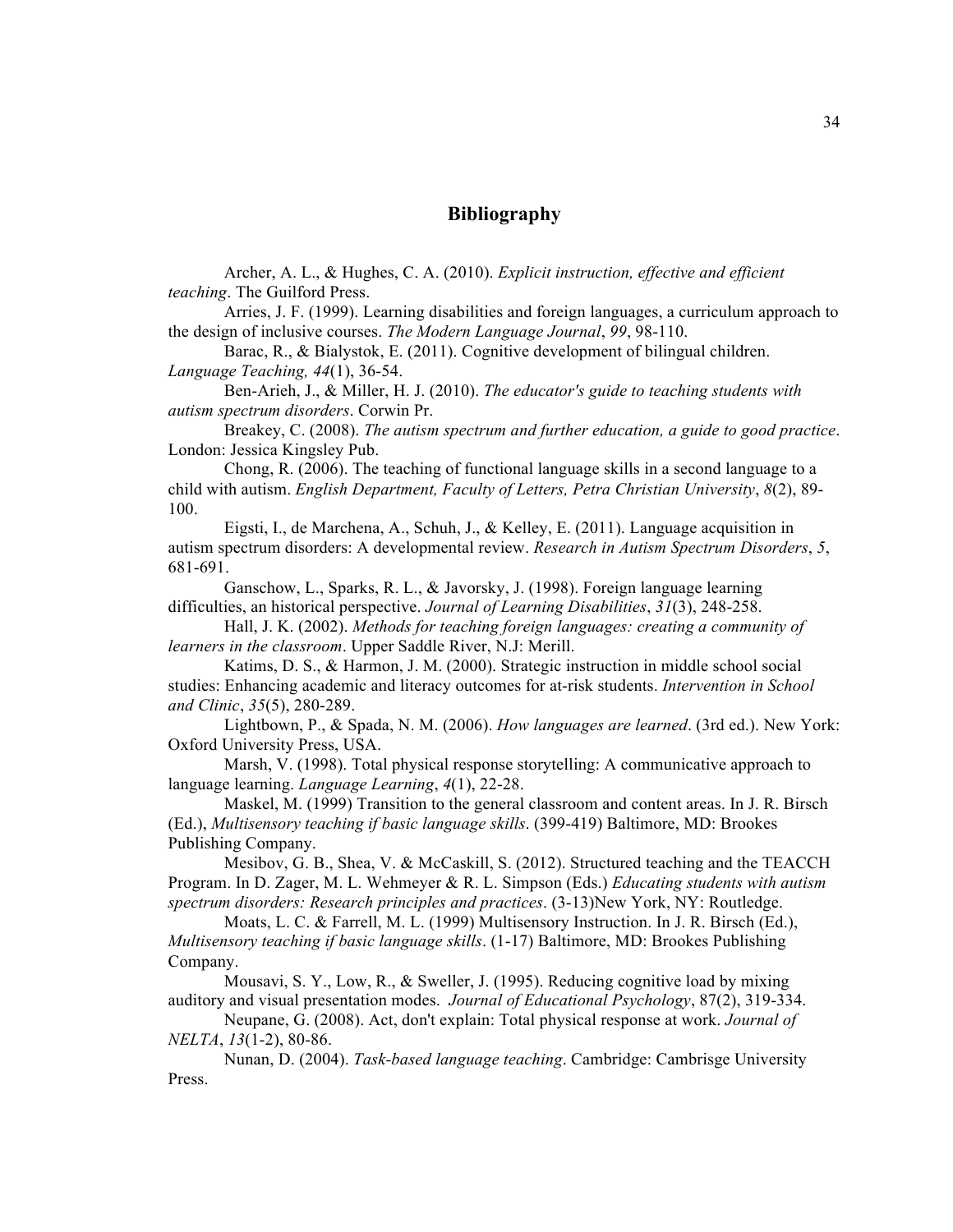Prior, M. (2003). *Learning and behavior problems in asperger syndrome*. New York: The Guilford Press.

Reid, R. C., & Lienemann, T. O. (2006). *Strategy instruction for students with learning disabilities*. New York: The Guilford Press.

Sparks, R. L., Artzer, M., Patton, J., Ganschow, L., MIller, K., Hordubay, D. J., & Walsh, G. (1998). Benefits of multisensory structured languages instruction for at-risk foreign language learners, a comparison study of high school spanish students. *Annals of Dyslexia*, *48*, 239-270.

Sparks, R. L., Artzer, M. L., Ganschow, L., Patton, J., Siebenhar, D., & Plageman, M. (1997). Predicition of foreign language proficiency. *Journal of Educational Psycology*, *89*(3), 549-561.

Sparks, R. L., Ganschow, L. J., Artzer, M., & Patton, J. (1997). Foreign language proficiency of at-risk and not-at-risk learners over 2 years of foreign language study, a follow-up study. *JOurnal of Learning Disabilities*, *30*(1), 92-98.

Sparks, R. L., Ganschow, L. J., & Pohlman, J. (1989). Linguistic coding deficits in foreign language learners. *Annals of Dyslexia*, *39*(1), 177-195.

Tralli, R., Colombo, B., Deshler, D., & Schumaker, J. B. (1996). The strategies intervention model: A model for supported inclusion at the secondary level. *Remedial and Special Education*, *17*, 204-216.

Volker, M. A., & Lopata, C. (2008). Autism, a review of biological bases, assessment and intervention. *School Psychology Quarterly*, *23*(2), 258-270.

Wagner, R. (1996). From simple structure to complex function: Major trends in the development of theories, models, and measurements of memory. In G.R. Lyon & N.A. Krasgeor (Eds.) *Attention, memory and executive function.* (139-156). Baltimore: Paul H. Brookes Publishing Co.

White, M., Smith, D., Smith, T., Stodden, R. (2012). Austism spectrum disorders: Historical, legislative and current perspectives. In D. Zager, M. L. Wehmeyer & R. L. Simpson (Eds.) *Educating students with autism spectrum disorders: Research principles and practices*. (3- 13)New York, NY: Routledge.

Wire, V. (2005). Autistic spectrum disorders and learning foreign languages. *Support for Learning*, *20*(3), 123-128.

Wood, J.W. (1992) *Adapting instruction for mainstreaming and at-risk students* (2<sup>nd</sup> ed.). Upper Saddle River, NJ: Prentice-Hall.